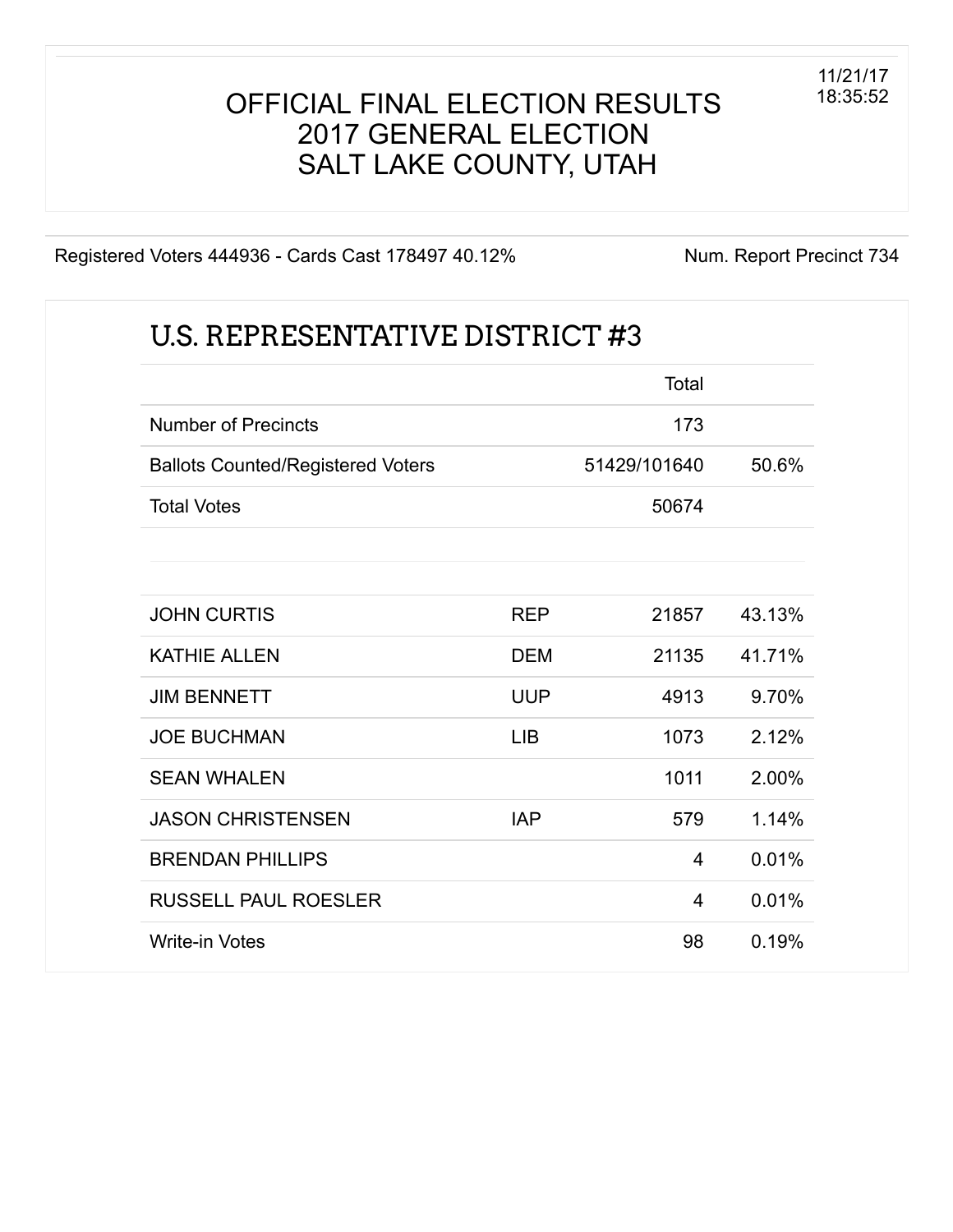# ALTA MAYOR

|                                          | Total  |        |
|------------------------------------------|--------|--------|
| <b>Number of Precincts</b>               | 1      |        |
| <b>Ballots Counted/Registered Voters</b> | 92/135 | 68.1%  |
| <b>Total Votes</b>                       | 90     |        |
|                                          |        |        |
|                                          |        |        |
| <b>HARRIS SONDAK</b>                     | 78     | 86.67% |
| <b>JON H FAY II</b>                      | 12     | 13.33% |

# ALTA COUNCIL AT LARGE (VOTE FOR TWO)

|                                          | Total  |        |
|------------------------------------------|--------|--------|
| <b>Number of Precincts</b>               | 1      |        |
| <b>Ballots Counted/Registered Voters</b> | 92/135 | 68.1%  |
| <b>Total Votes</b>                       | 138    |        |
|                                          |        |        |
|                                          |        |        |
| <b>CLIFF CURRY</b>                       | 70     | 50.72% |
| <b>MARGARET BOURKE</b>                   | 68     | 49.28% |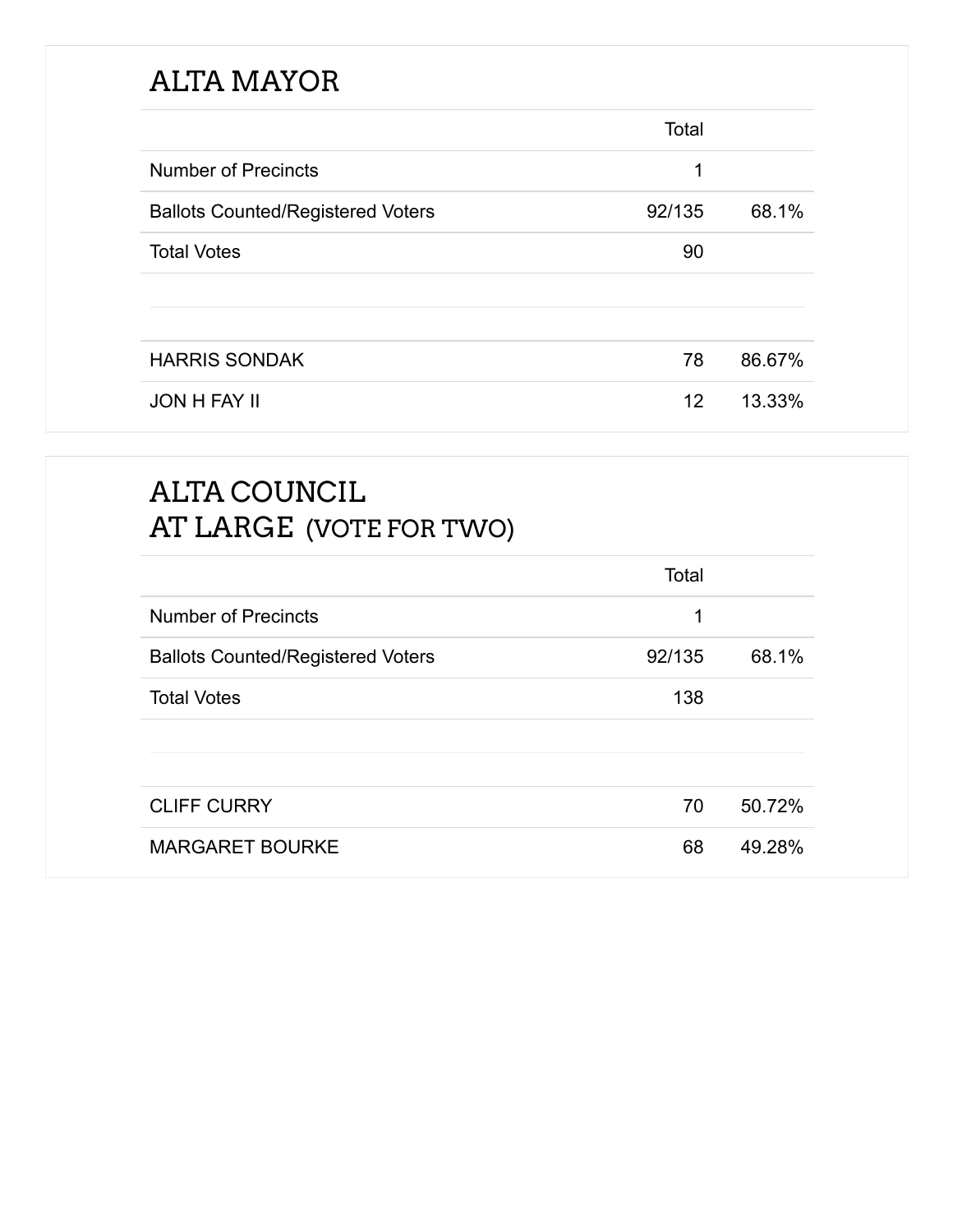# BLUFFDALE CITY MAYOR

|                                          | Total     |         |
|------------------------------------------|-----------|---------|
| <b>Number of Precincts</b>               | 6         |         |
| <b>Ballots Counted/Registered Voters</b> | 1418/5661 | 25.0%   |
| <b>Total Votes</b>                       | 1238      |         |
|                                          |           |         |
| <b>DERK POWELL TIMOTHY</b>               | 1238      | 100.00% |

# BLUFFDALE CITY COUNCIL AT LARGE (VOTE FOR TWO)

|                                          | Total     |        |
|------------------------------------------|-----------|--------|
| <b>Number of Precincts</b>               | 6         |        |
| <b>Ballots Counted/Registered Voters</b> | 1418/5661 | 25.0%  |
| <b>Total Votes</b>                       | 2511      |        |
|                                          |           |        |
|                                          |           |        |
| <b>ALAN JACKSON</b>                      | 744       | 29.63% |
| <b>WENDY W. ASTON</b>                    | 708       | 28.20% |
| <b>CONNIE ROBBINS</b>                    | 704       | 28.04% |
| <b>ULISES FLYNN</b>                      | 355       | 14.14% |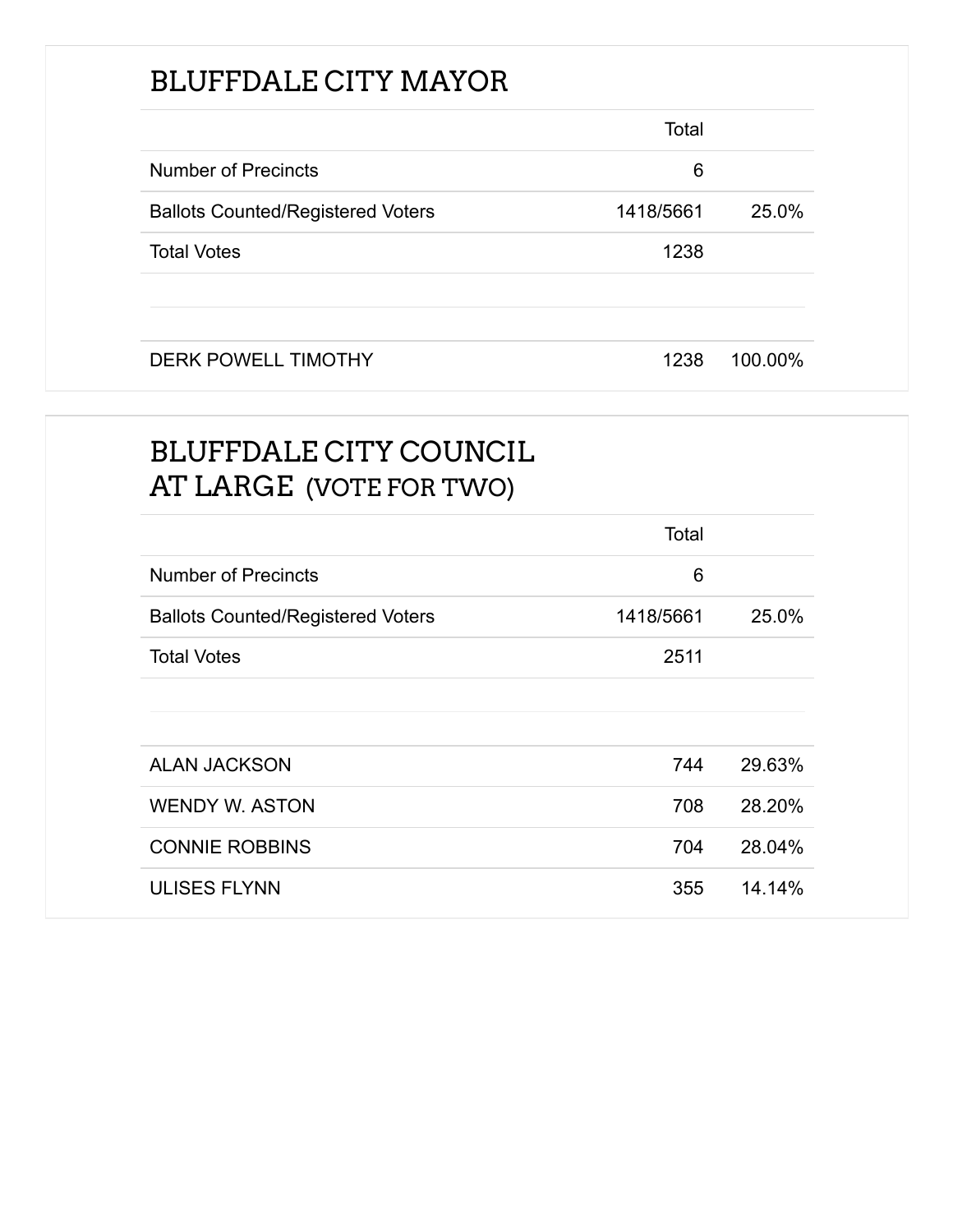# BLUFFDALE CITY COUNCIL AT LARGE (2YR)

|                                          | Total     |         |
|------------------------------------------|-----------|---------|
| <b>Number of Precincts</b>               | 6         |         |
| <b>Ballots Counted/Registered Voters</b> | 1418/5661 | 25.0%   |
| <b>Total Votes</b>                       | 1234      |         |
|                                          |           |         |
|                                          |           |         |
| <b>DAVE KALLAS</b>                       | 1234      | 100.00% |

# COTTONWOOD HEIGHTS CITY MAYOR

|                                          | Total      |        |
|------------------------------------------|------------|--------|
| <b>Number of Precincts</b>               | 33         |        |
| <b>Ballots Counted/Registered Voters</b> | 9946/19236 | 51.7%  |
| <b>Total Votes</b>                       | 9148       |        |
|                                          |            |        |
|                                          |            |        |
| <b>MIKE PETERSON</b>                     | 7247       | 79.22% |
| <b>TIM HALLBECK</b>                      | 1559       | 17.04% |
| <b>ED SCHWARTZ</b>                       | 240        | 2.62%  |
| <b>Write-in Votes</b>                    | 102        | 1.11%  |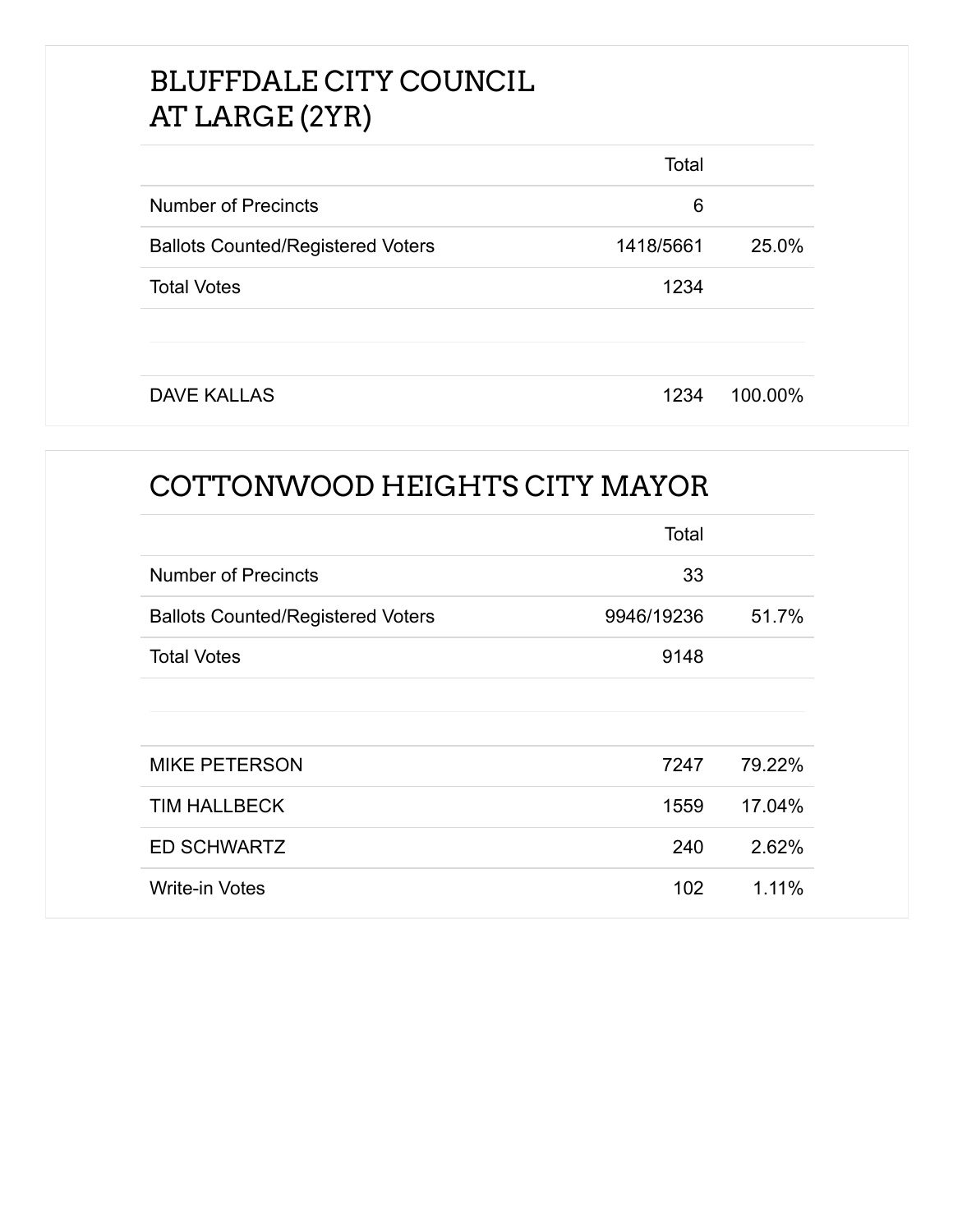## COTTONWOOD HEIGHTS CITY COUNCIL DISTRICT 3

|                                          | Total     |        |
|------------------------------------------|-----------|--------|
| <b>Number of Precincts</b>               | 8         |        |
| <b>Ballots Counted/Registered Voters</b> | 2565/4908 | 52.3%  |
| <b>Total Votes</b>                       | 2394      |        |
|                                          |           |        |
|                                          |           |        |
| <b>TALI BRUCE</b>                        | 1335      | 55.76% |
| <b>MICHAEL LARRY HANSON</b>              | 1059      | 44.24% |

## COTTONWOOD HEIGHTS CITY COUNCIL DISTRICT 4

|                                          | Total     |        |
|------------------------------------------|-----------|--------|
| <b>Number of Precincts</b>               | 9         |        |
| <b>Ballots Counted/Registered Voters</b> | 2883/5094 | 56.6%  |
| <b>Total Votes</b>                       | 2635      |        |
|                                          |           |        |
|                                          |           |        |
| <b>CHRISTINE WATSON MIKELL</b>           | 1786      | 67.78% |
| <b>ERIC RIJK KRAAN</b>                   | 849       | 32.22% |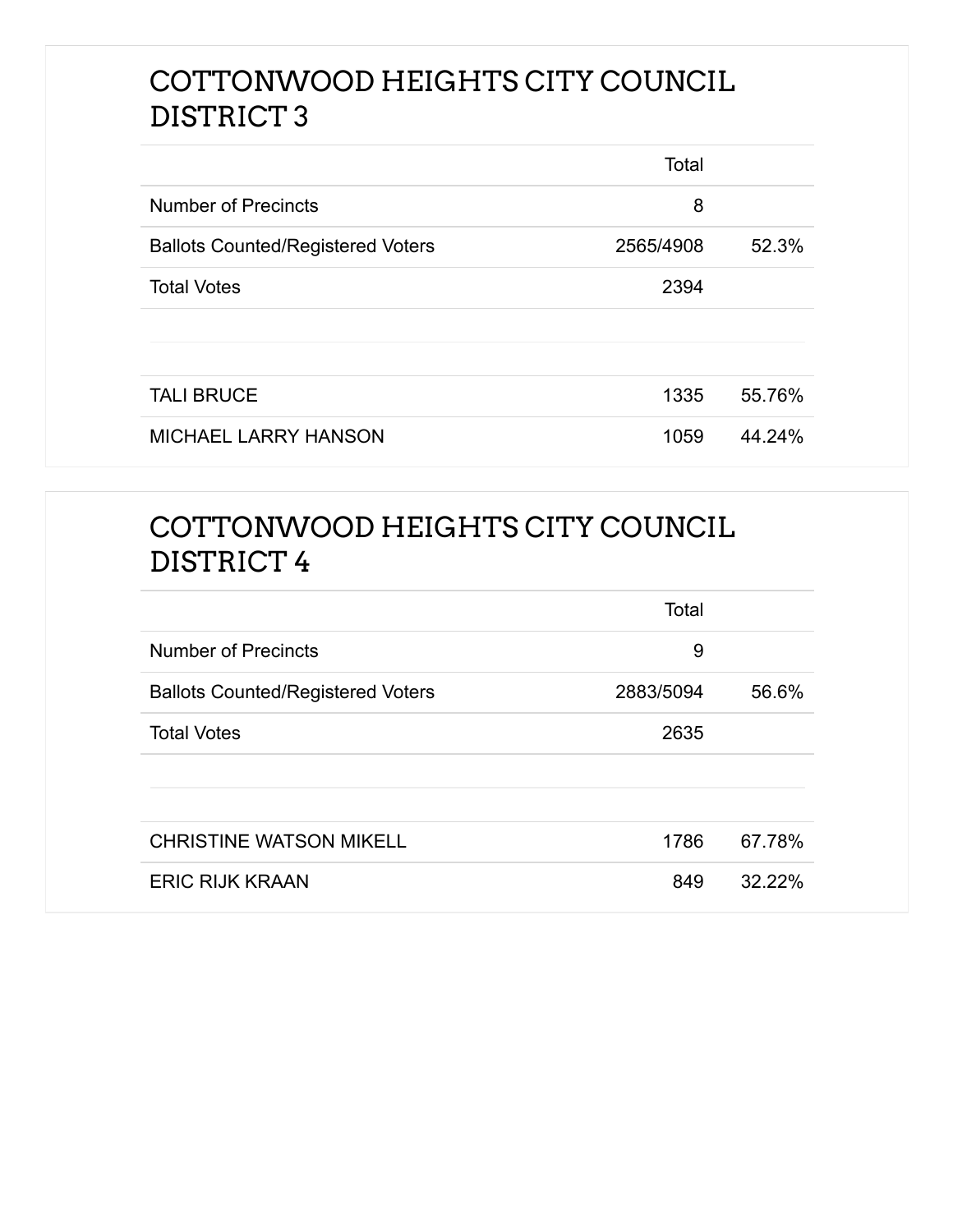# DRAPER CITY MAYOR

|                                          | Total       |        |
|------------------------------------------|-------------|--------|
| <b>Number of Precincts</b>               | 23          |        |
| <b>Ballots Counted/Registered Voters</b> | 10853/21618 | 50.2%  |
| <b>Total Votes</b>                       | 10681       |        |
|                                          |             |        |
|                                          |             |        |
| <b>TROY K. WALKER</b>                    | 5843        | 54.70% |
| <b>MICHELE WEEKS</b>                     | 4838        | 45.30% |

## DRAPER CITY COUNCIL AT LARGE (VOTE FOR TWO)

|                                          | Total       |        |
|------------------------------------------|-------------|--------|
| <b>Number of Precincts</b>               | 23          |        |
| <b>Ballots Counted/Registered Voters</b> | 10853/21618 | 50.2%  |
| <b>Total Votes</b>                       | 18149       |        |
|                                          |             |        |
|                                          |             |        |
| <b>TASHA LOWERY</b>                      | 5213        | 28.72% |
| <b>MIKE GREEN</b>                        | 4779        | 26.33% |
| <b>WILLIAM E. RAPPLEYE</b>               | 4510        | 24.85% |
| <b>DAN WHEATLEY</b>                      | 3647        | 20.09% |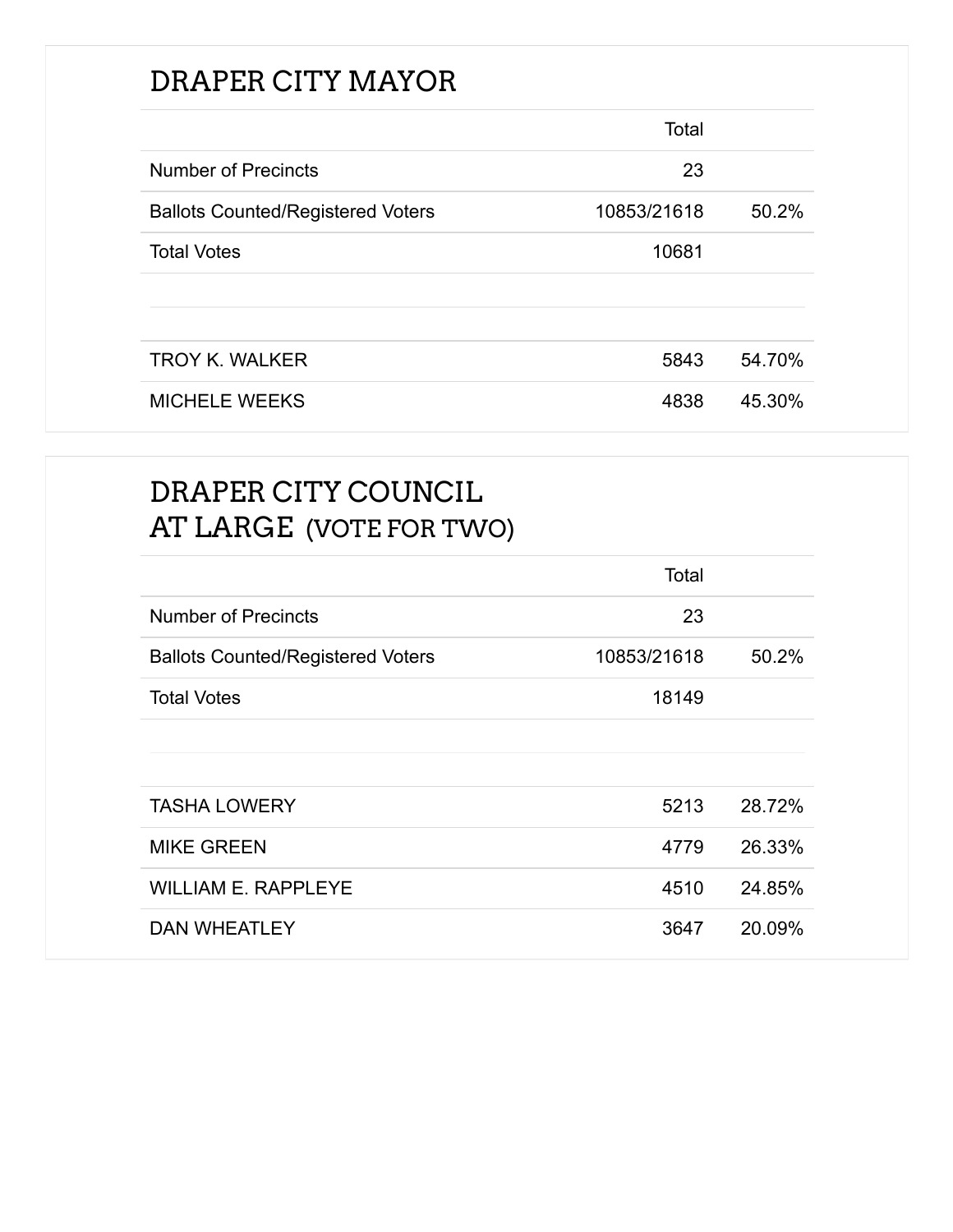# HERRIMAN CITY MAYOR

|                                          | Total      |        |
|------------------------------------------|------------|--------|
| <b>Number of Precincts</b>               | 23         |        |
| <b>Ballots Counted/Registered Voters</b> | 4467/15189 | 29.4%  |
| <b>Total Votes</b>                       | 4452       |        |
|                                          |            |        |
|                                          |            |        |
| <b>DAVID WATTS</b>                       | 2386       | 53.59% |
| <b>CORALEE WESSMAN-MOSER</b>             | 2066       | 46.41% |

# HERRIMAN CITY COUNCIL DISTRICT 2

|                                          | Total     |        |
|------------------------------------------|-----------|--------|
| <b>Number of Precincts</b>               | 5         |        |
| <b>Ballots Counted/Registered Voters</b> | 1292/3869 | 33.4%  |
| <b>Total Votes</b>                       | 1265      |        |
|                                          |           |        |
|                                          |           |        |
| <b>CLINT SMITH</b>                       | 644       | 50.91% |
| JARED D. RICHARDSON                      | 621       | 49.09% |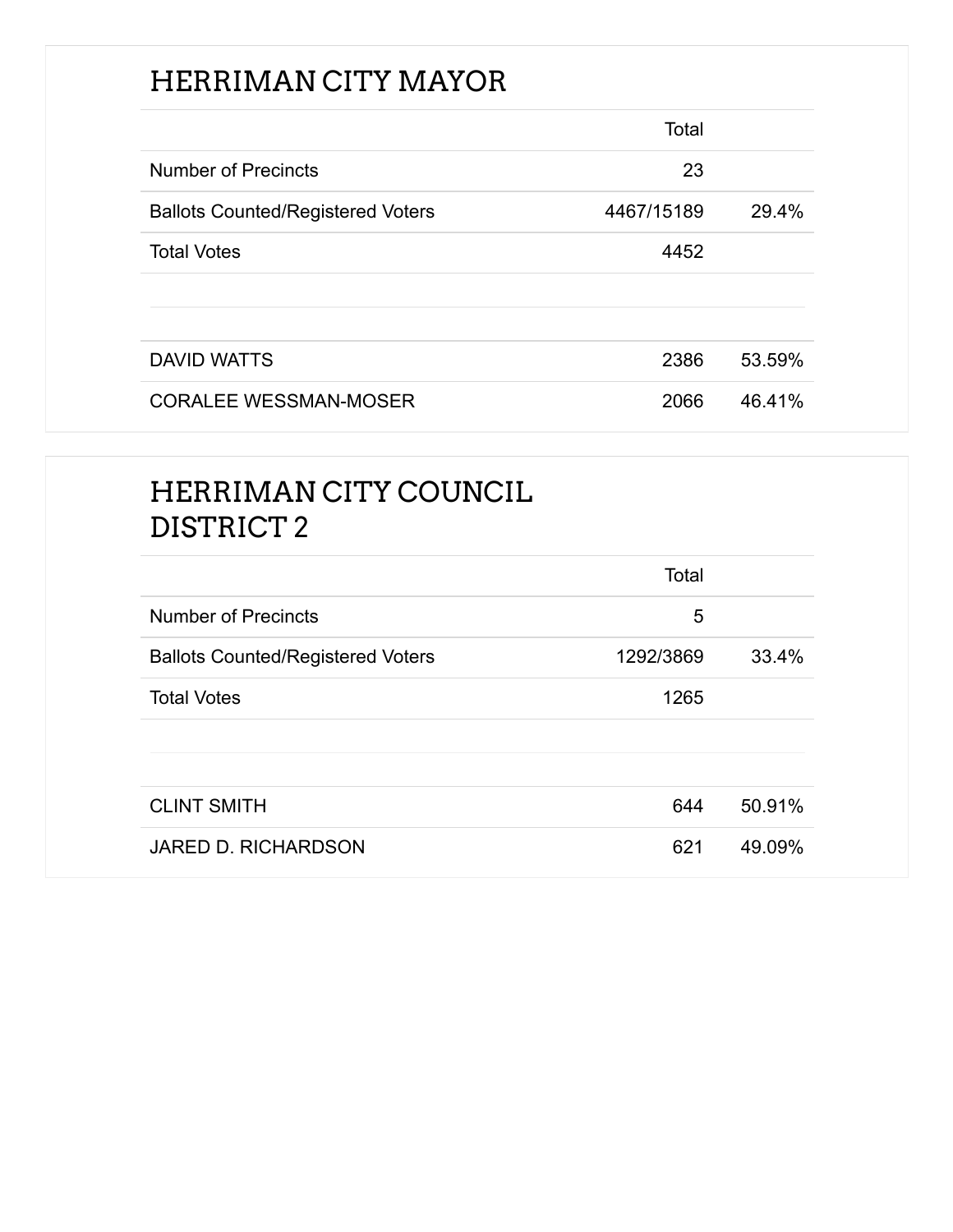## HERRIMAN CITY COUNCIL DISTRICT 3

|                                          | Total     |        |
|------------------------------------------|-----------|--------|
| <b>Number of Precincts</b>               | 8         |        |
| <b>Ballots Counted/Registered Voters</b> | 1096/3236 | 33.9%  |
| <b>Total Votes</b>                       | 1081      |        |
|                                          |           |        |
|                                          |           |        |
| <b>SHERRIE OHRN</b>                      | 545       | 50.42% |
| <b>CODY STROMBERG</b>                    | 536       | 49.58% |

#### HOLLADAY CITY MAYOR

|                                          | Total      |         |
|------------------------------------------|------------|---------|
| <b>Number of Precincts</b>               | 31         |         |
| <b>Ballots Counted/Registered Voters</b> | 9429/18325 | 51.5%   |
| <b>Total Votes</b>                       | 7465       |         |
|                                          |            |         |
| <b>ROBERT M. DAHLE</b>                   | 7465       | 100.00% |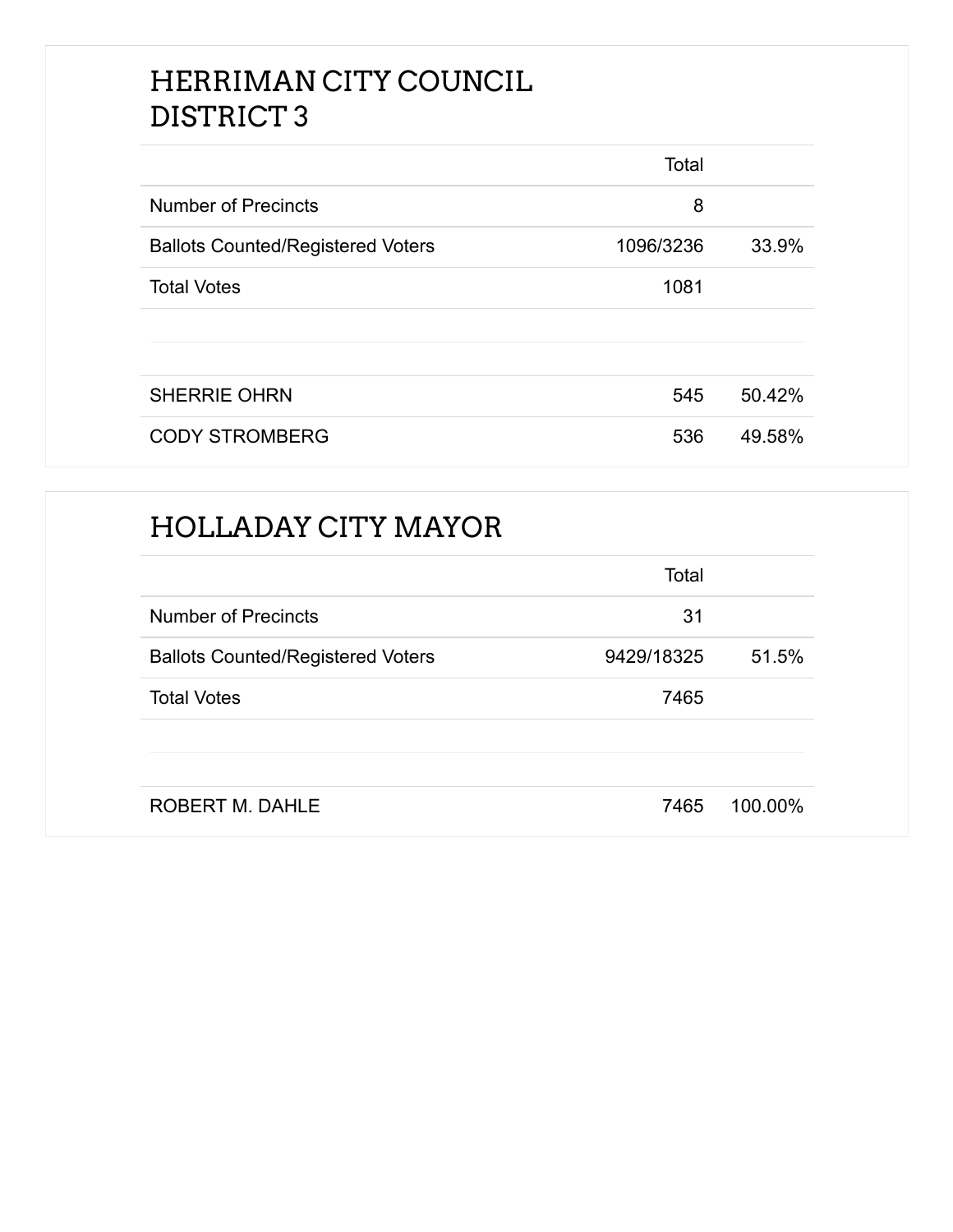## HOLLADAY CITY COUNCIL DISTRICT 1

|                                          | Total     |         |
|------------------------------------------|-----------|---------|
| <b>Number of Precincts</b>               | 5         |         |
| <b>Ballots Counted/Registered Voters</b> | 1648/3270 | 50.4%   |
| <b>Total Votes</b>                       | 1230      |         |
|                                          |           |         |
| <b>SABRINA R PETERSEN</b>                | 1230      | 100.00% |

# HOLLADAY CITY COUNCIL DISTRICT 3

|                                          | Total     |        |
|------------------------------------------|-----------|--------|
| <b>Number of Precincts</b>               | 6         |        |
| <b>Ballots Counted/Registered Voters</b> | 1883/3647 | 51.6%  |
| <b>Total Votes</b>                       | 1659      |        |
|                                          |           |        |
|                                          |           |        |
| <b>PAUL S FOTHERINGHAM</b>               | 1116      | 67.27% |
| <b>DENNIS ROACH</b>                      | 543       | 32.73% |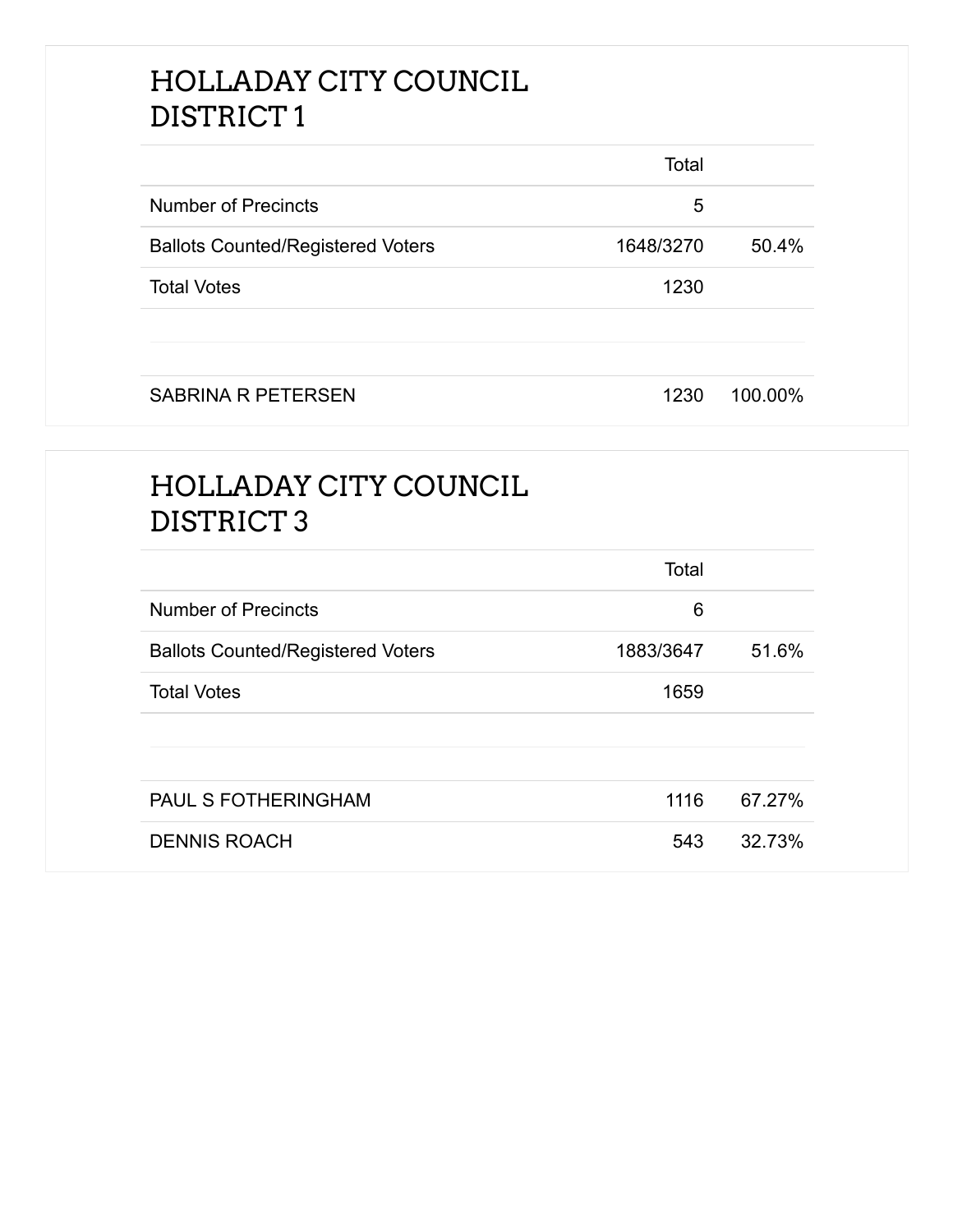# MIDVALE CITY MAYOR

|                                          | Total      |        |
|------------------------------------------|------------|--------|
| <b>Number of Precincts</b>               | 22         |        |
| <b>Ballots Counted/Registered Voters</b> | 4758/12147 | 39.2%  |
| <b>Total Votes</b>                       | 4661       |        |
|                                          |            |        |
|                                          |            |        |
| <b>ROBERT M. HALE</b>                    | 2746       | 58.91% |
| SOPHIA HAWES-TINGEY                      | 1915       | 41.09% |

# MIDVALE CITY COUNCIL DISTRICT 4

|                                          | Total     |         |
|------------------------------------------|-----------|---------|
| <b>Number of Precincts</b>               | 4         |         |
| <b>Ballots Counted/Registered Voters</b> | 1009/2194 | 46.0%   |
| <b>Total Votes</b>                       | 853       |         |
|                                          |           |         |
| <b>BRYANT BROWN</b>                      | 853       | 100.00% |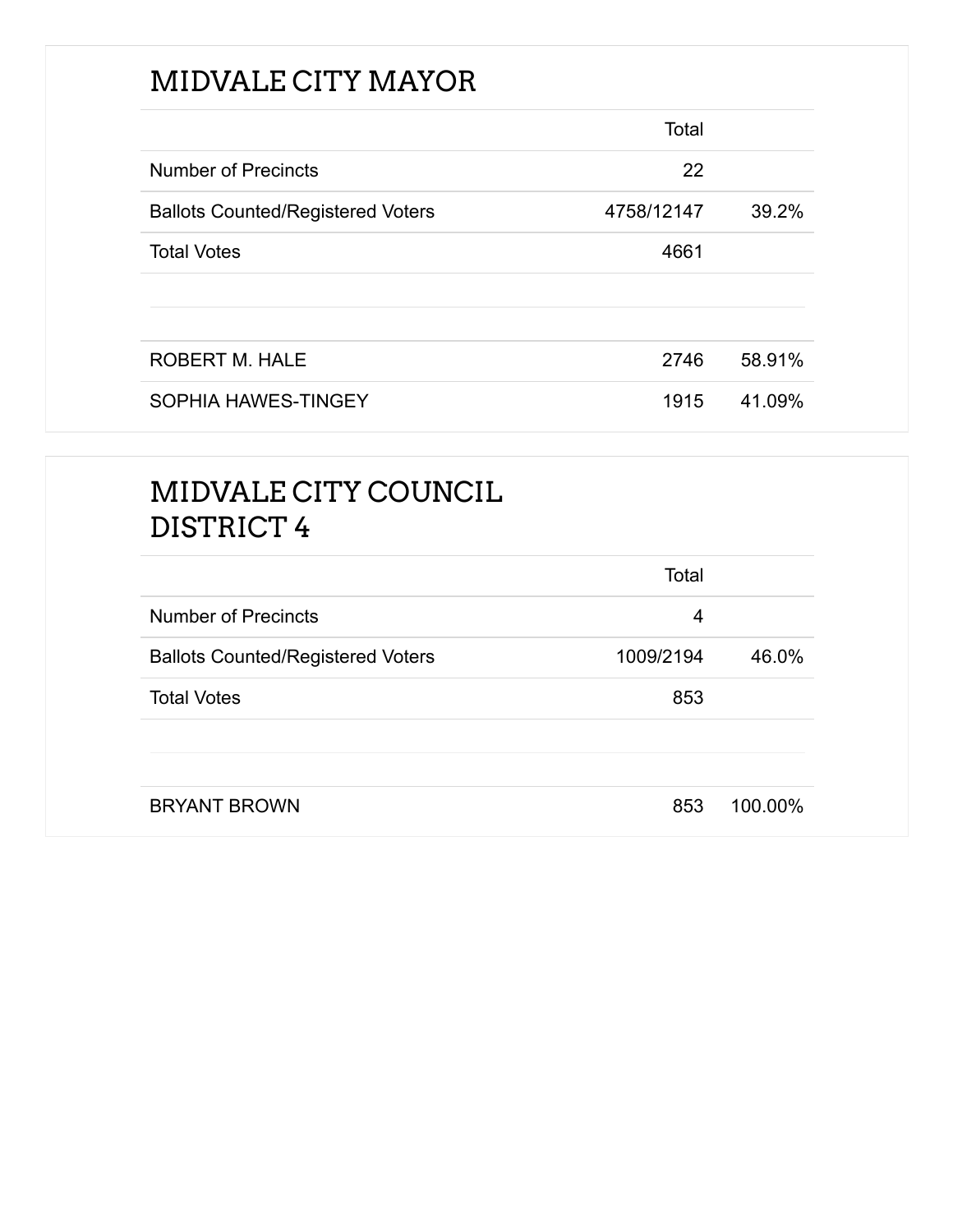## MIDVALE CITY COUNCIL DISTRICT 5

|                                          | Total    |        |
|------------------------------------------|----------|--------|
| <b>Number of Precincts</b>               | 3        |        |
| <b>Ballots Counted/Registered Voters</b> | 793/2521 | 31.5%  |
| <b>Total Votes</b>                       | 776      |        |
|                                          |          |        |
|                                          |          |        |
| <b>DUSTIN GETTEL</b>                     | 466      | 60.05% |
| <b>STEPHEN BROWN</b>                     | 310      | 39.95% |

# MILLCREEK CITY COUNCIL DISTRICT 2

|                                          | Total     |        |
|------------------------------------------|-----------|--------|
| <b>Number of Precincts</b>               | 9         |        |
| <b>Ballots Counted/Registered Voters</b> | 2742/7082 | 38.7%  |
| <b>Total Votes</b>                       | 2607      |        |
|                                          |           |        |
| <b>DWIGHT MARCHANT</b>                   | 1734      | 66.51% |
| <b>DWAYNE A VANCE</b>                    | 873       | 33.49% |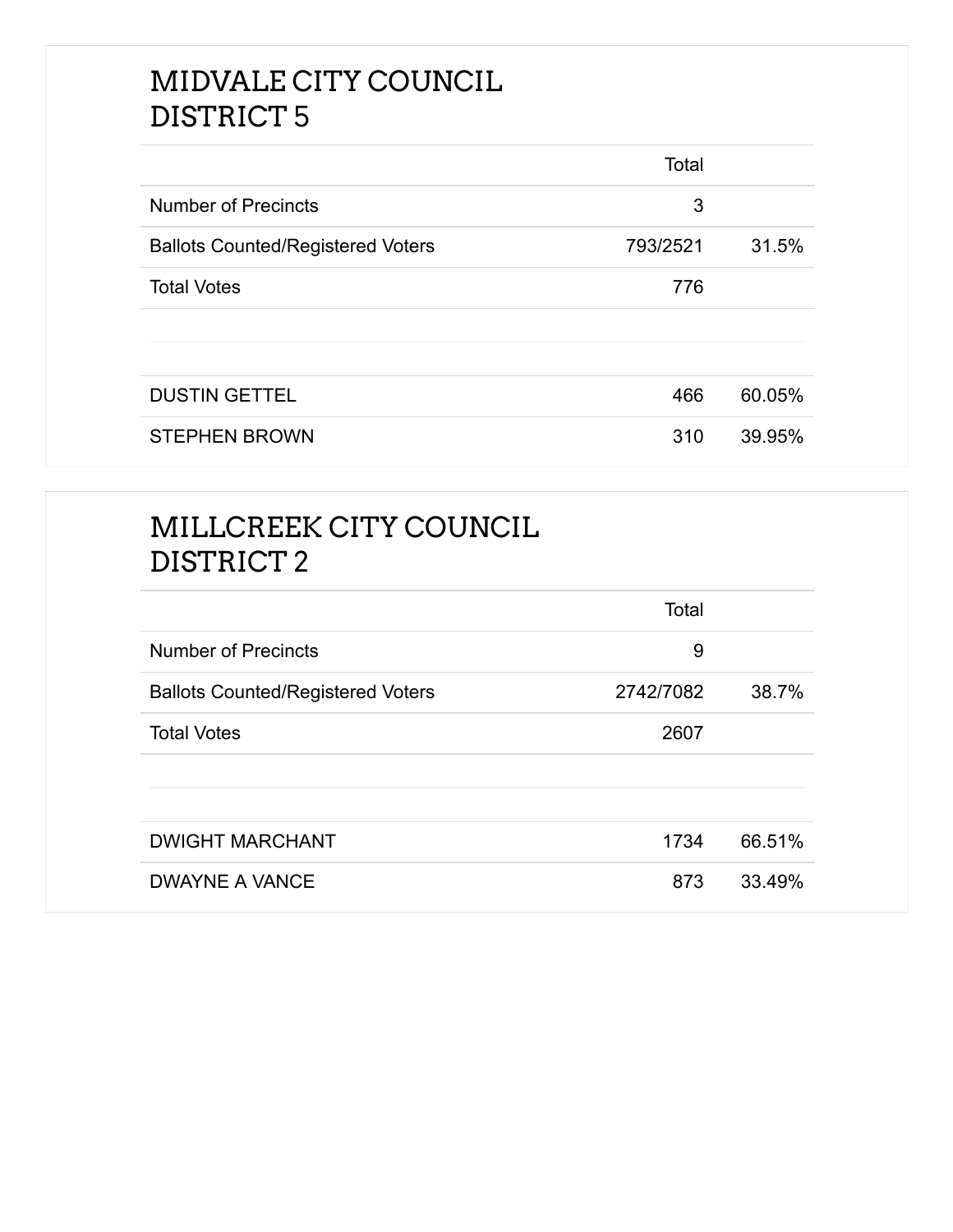## MILLCREEK CITY COUNCIL DISTRICT 4

|                                          | Total     |         |
|------------------------------------------|-----------|---------|
| <b>Number of Precincts</b>               | 14        |         |
| <b>Ballots Counted/Registered Voters</b> | 4947/9855 | 50.2%   |
| <b>Total Votes</b>                       | 3930      |         |
|                                          |           |         |
|                                          |           |         |
| <b>BEV UIPI</b>                          | 3930      | 100.00% |

# MURRAY CITY MAYOR Total Number of Precincts 51 Ballots Counted/Registered Voters 11269/24299 46.4% Total Votes **11214** D. BLAIR CAMP 5830 51.99% DANIEL C. SNARR 5384 48.01%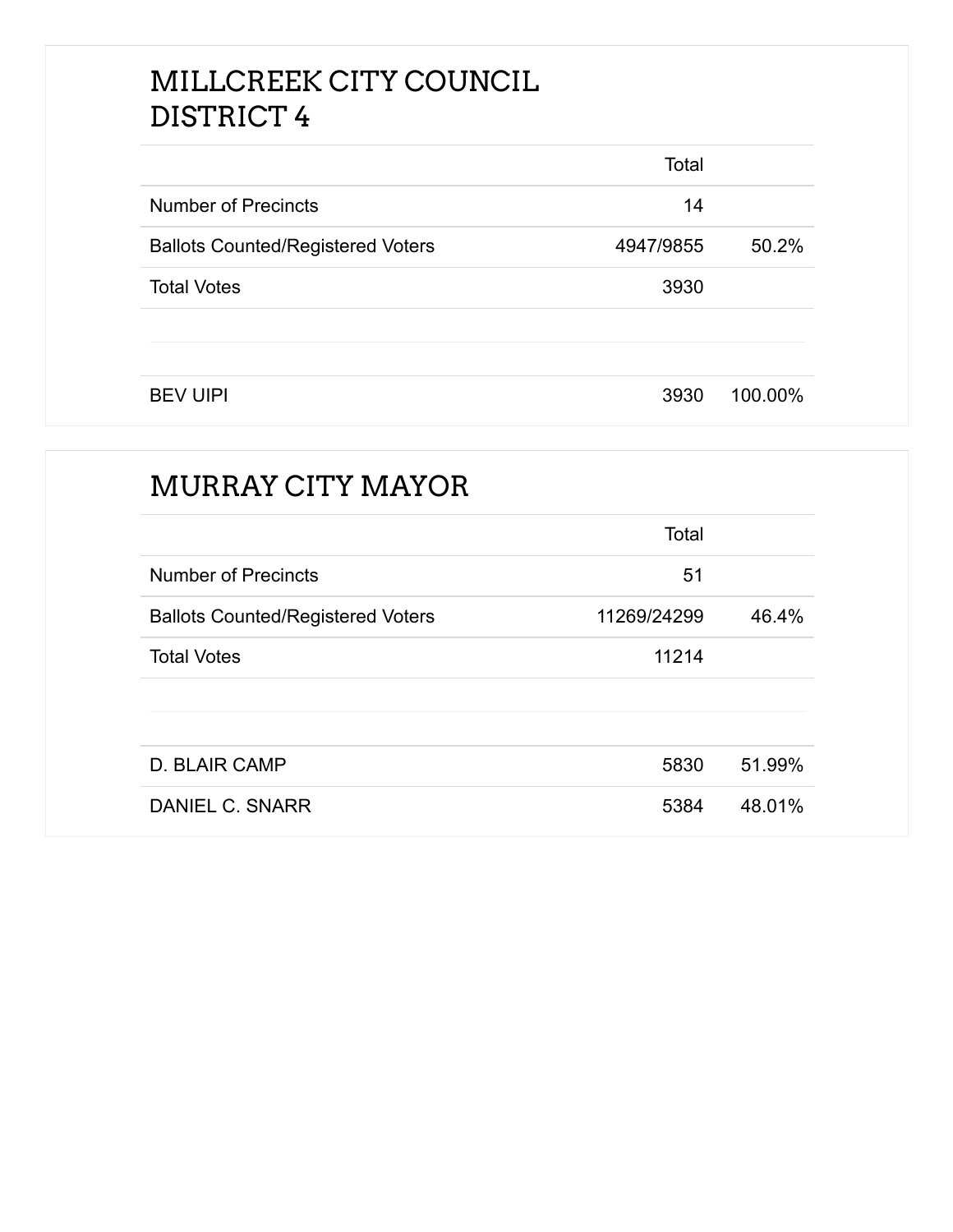## MURRAY CITY COUNCIL DISTRICT 2

|                                          | Total     |        |
|------------------------------------------|-----------|--------|
| <b>Number of Precincts</b>               | 10        |        |
| <b>Ballots Counted/Registered Voters</b> | 2412/4841 | 49.8%  |
| <b>Total Votes</b>                       | 2356      |        |
|                                          |           |        |
|                                          |           |        |
| DALE M COX                               | 1338      | 56.79% |
| <b>DARRELL PEHRSON</b>                   | 1018      | 43.21% |

# MURRAY CITY COUNCIL DISTRICT 4

|                                          | Total     |         |
|------------------------------------------|-----------|---------|
| <b>Number of Precincts</b>               | 8         |         |
| <b>Ballots Counted/Registered Voters</b> | 1961/4518 | 43.4%   |
| <b>Total Votes</b>                       | 1600      |         |
|                                          |           |         |
| <b>DIANE TURNER</b>                      | 1600      | 100.00% |
|                                          |           |         |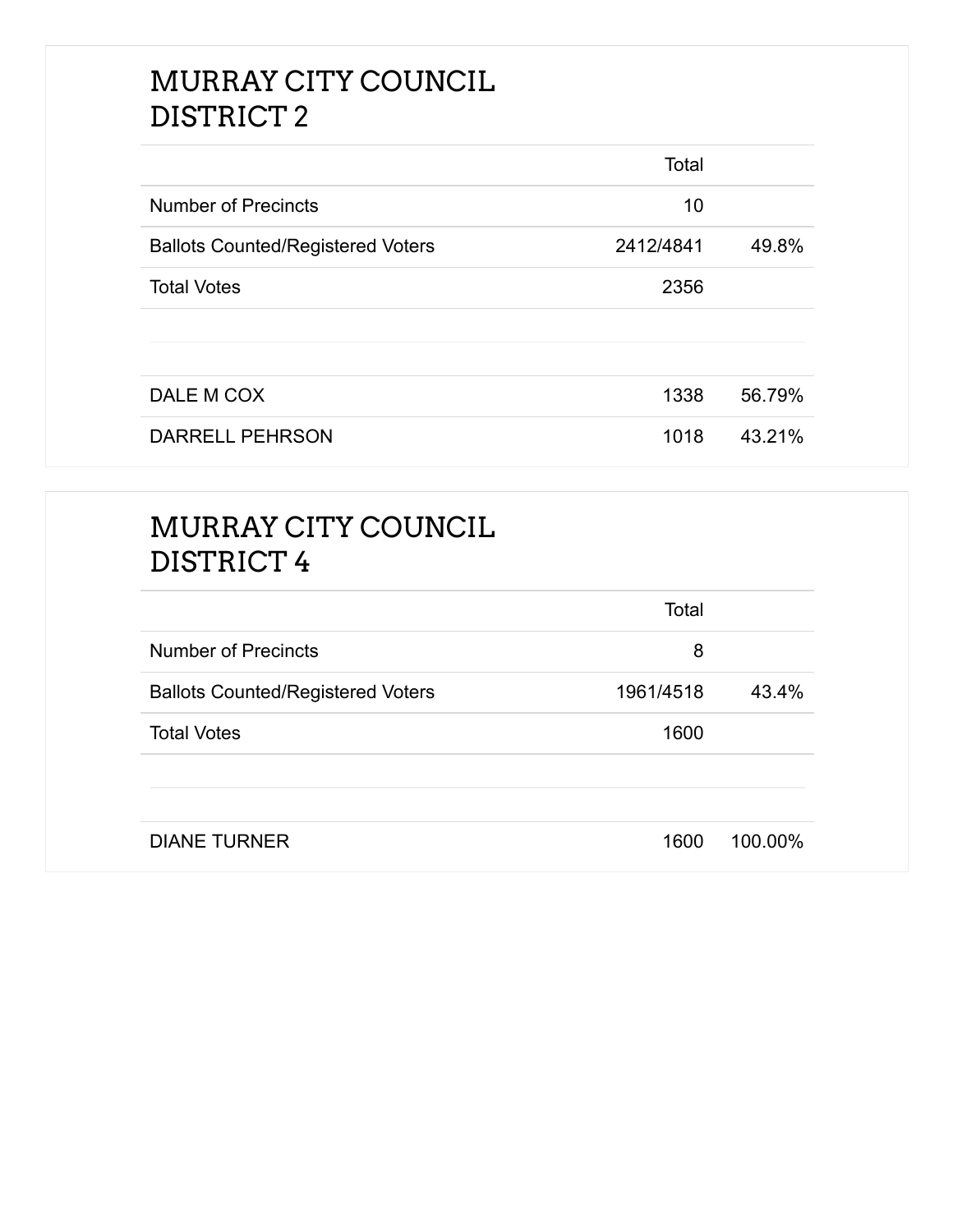# RIVERTON CITY MAYOR

|                                          | Total      |        |
|------------------------------------------|------------|--------|
| <b>Number of Precincts</b>               | 30         |        |
| <b>Ballots Counted/Registered Voters</b> | 9127/20353 | 44.8%  |
| <b>Total Votes</b>                       | 9096       |        |
|                                          |            |        |
|                                          |            |        |
| <b>TRENT STAGGS</b>                      | 5427       | 59.66% |
| <b>BILL APPLEGARTH</b>                   | 3669       | 40.34% |

# RIVERTON CITY COUNCIL DISTRICT 3

|                                          | Total     |        |
|------------------------------------------|-----------|--------|
| <b>Number of Precincts</b>               | 5         |        |
| <b>Ballots Counted/Registered Voters</b> | 1887/3823 | 49.4%  |
| <b>Total Votes</b>                       | 1884      |        |
|                                          |           |        |
|                                          |           |        |
| <b>TAWNEE MCCAY</b>                      | 994       | 52.76% |
| <b>PAUL WAYMAN</b>                       | 890       | 47.24% |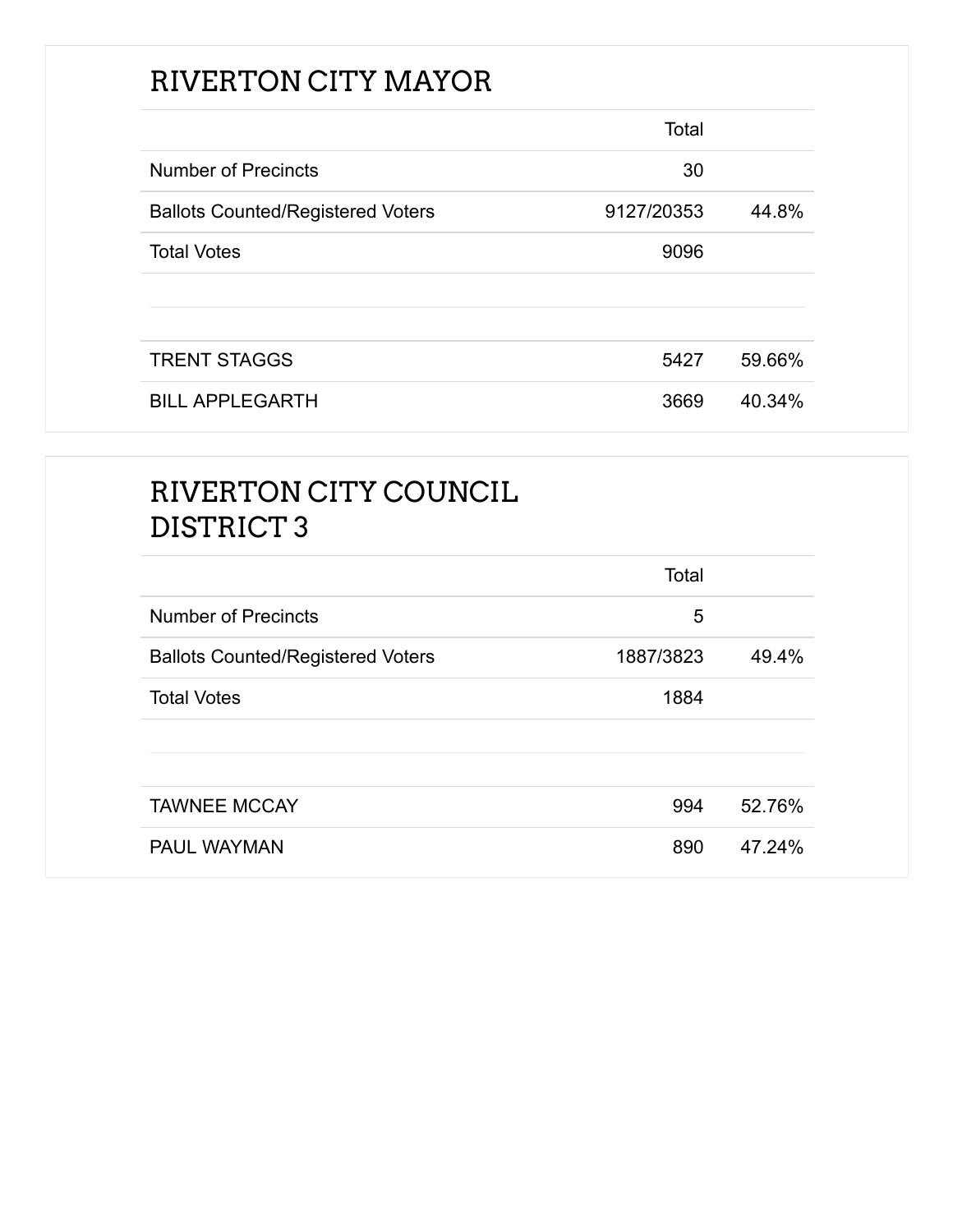## RIVERTON CITY COUNCIL DISTRICT 4

|                                          | Total     |        |
|------------------------------------------|-----------|--------|
| <b>Number of Precincts</b>               | 7         |        |
| <b>Ballots Counted/Registered Voters</b> | 2333/4644 | 50.2%  |
| <b>Total Votes</b>                       | 2281      |        |
|                                          |           |        |
|                                          |           |        |
| <b>TISH R. BUROKER</b>                   | 1213      | 53.18% |
| DARREN J. PARK                           | 1068      | 46.82% |

# SALT LAKE CITY COUNCIL DISTRICT 1

|                                          | Total     |         |
|------------------------------------------|-----------|---------|
| <b>Number of Precincts</b>               | 13        |         |
| <b>Ballots Counted/Registered Voters</b> | 1963/7899 | 24.9%   |
| <b>Total Votes</b>                       | 1621      |         |
|                                          |           |         |
| <b>JAMES ROGERS</b>                      |           | 100.00% |
|                                          | 1621      |         |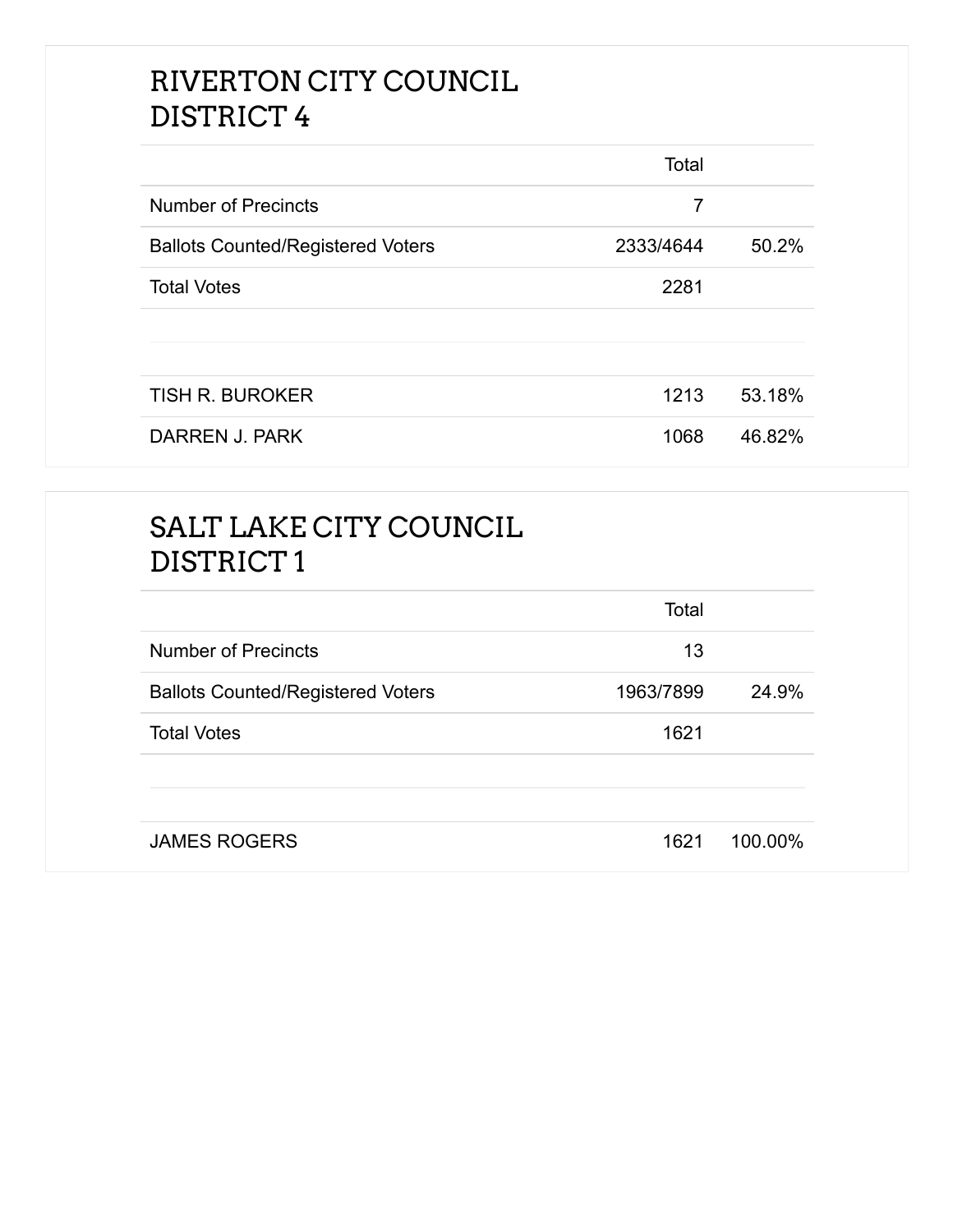## SALT LAKE CITY COUNCIL DISTRICT 3

|                                          | Total      |        |
|------------------------------------------|------------|--------|
| <b>Number of Precincts</b>               | 22         |        |
| <b>Ballots Counted/Registered Voters</b> | 6910/14191 | 48.7%  |
| <b>Total Votes</b>                       | 6905       |        |
|                                          |            |        |
|                                          |            |        |
| <b>CHRIS WHARTON</b>                     | 3909       | 56.61% |
| PHIL CARROLL                             | 2996       | 43.39% |

# SALT LAKE CITY COUNCIL DISTRICT 5

|                                          | Total      |        |
|------------------------------------------|------------|--------|
| <b>Number of Precincts</b>               | 21         |        |
| <b>Ballots Counted/Registered Voters</b> | 4657/12688 | 36.7%  |
| <b>Total Votes</b>                       | 4649       |        |
|                                          |            |        |
| <b>ERIN MENDENHALL</b>                   | 3899       | 83.87% |
| <b>GEORGE CHAPMAN</b>                    | 750        | 16.13% |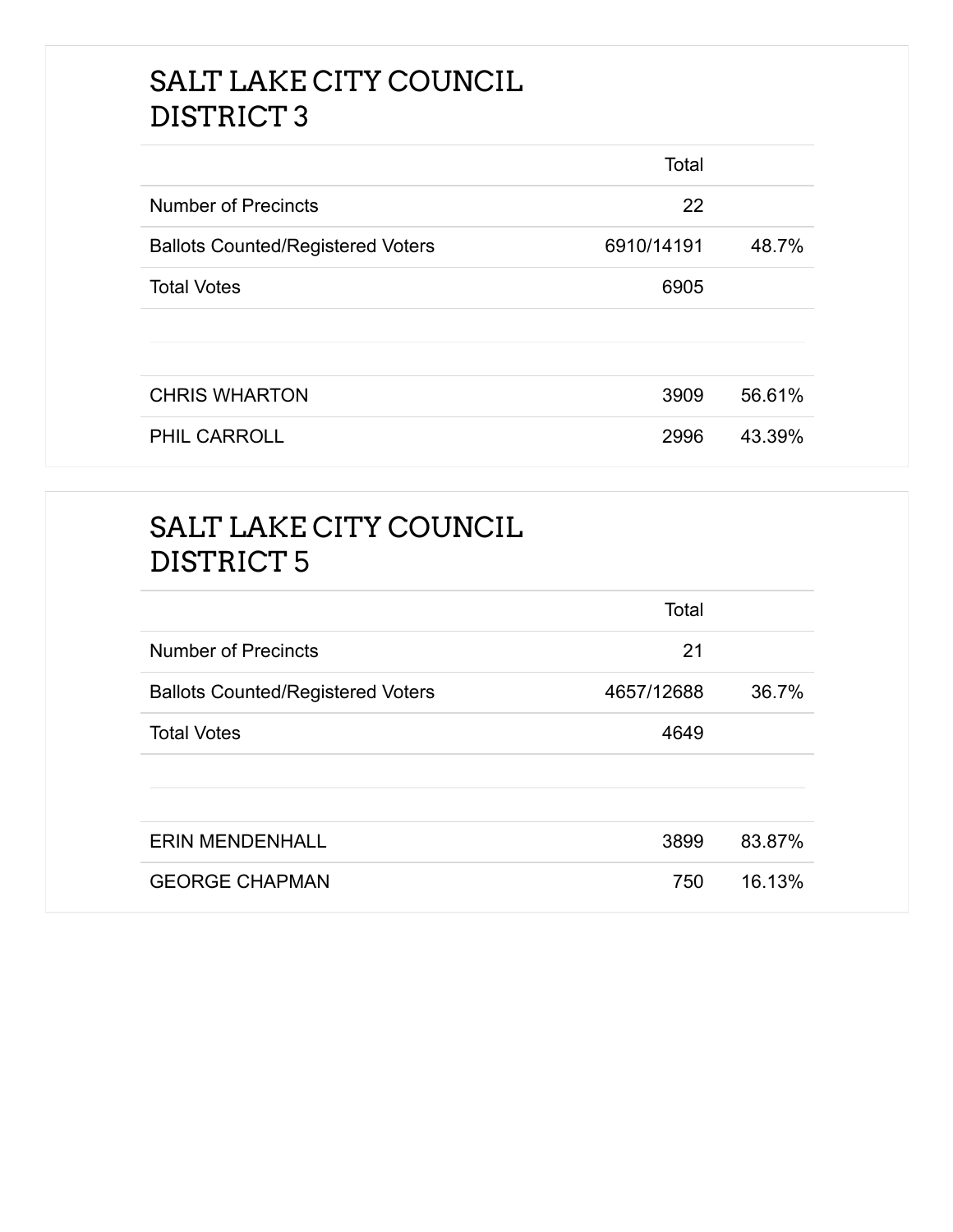## SALT LAKE CITY COUNCIL DISTRICT 7

|                                          | Total      |        |
|------------------------------------------|------------|--------|
| <b>Number of Precincts</b>               | 22         |        |
| <b>Ballots Counted/Registered Voters</b> | 5918/14097 | 42.0%  |
| <b>Total Votes</b>                       | 5914       |        |
|                                          |            |        |
|                                          |            |        |
| <b>AMY FOWLER</b>                        | 3749       | 63.39% |
| <b>ABE SMITH</b>                         | 2165       | 36.61% |

## SANDY CITY MAYOR

|                                          | Total       |        |
|------------------------------------------|-------------|--------|
| <b>Number of Precincts</b>               | 76          |        |
| <b>Ballots Counted/Registered Voters</b> | 23402/48438 | 48.3%  |
| <b>Total Votes</b>                       | 23007       |        |
|                                          |             |        |
|                                          |             |        |
| <b>KURT BRADBURN</b>                     | 13311       | 57.86% |
| <b>TOM DOLAN</b>                         | 9696        | 42.14% |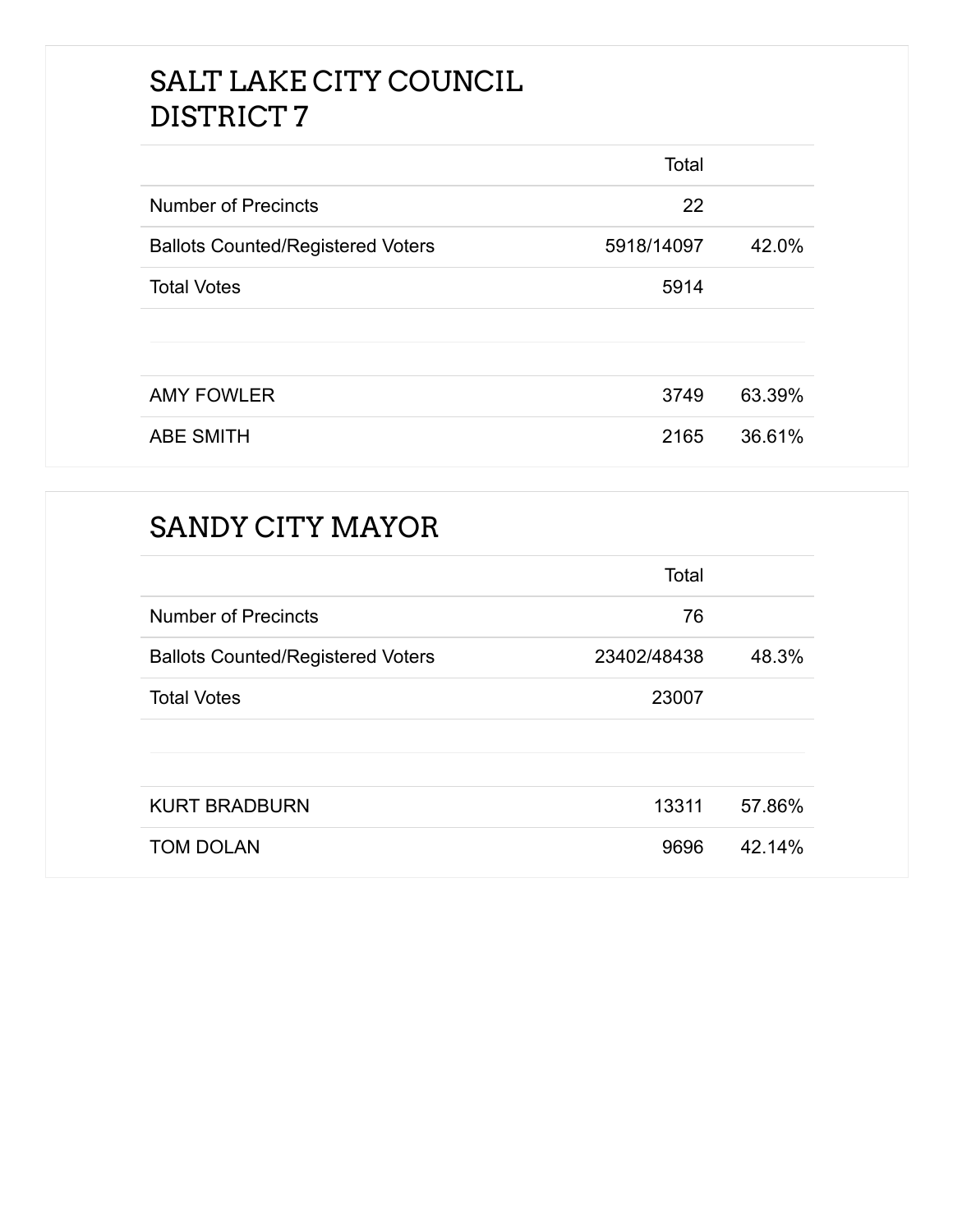## SANDY CITY COUNCIL AT LARGE

|                                          | Total       |        |
|------------------------------------------|-------------|--------|
| <b>Number of Precincts</b>               | 76          |        |
| <b>Ballots Counted/Registered Voters</b> | 23402/48438 | 48.3%  |
| <b>Total Votes</b>                       | 21272       |        |
|                                          |             |        |
| <b>ZACH ROBINSON</b>                     | 11788       | 55.42% |
| <b>STEVE SMITH</b>                       | 9484        | 44.58% |

## SANDY CITY COUNCIL DISTRICT 1

|                                          | Total      |        |
|------------------------------------------|------------|--------|
| <b>Number of Precincts</b>               | 18         |        |
| <b>Ballots Counted/Registered Voters</b> | 4311/10162 | 42.4%  |
| <b>Total Votes</b>                       | 4147       |        |
|                                          |            |        |
| <b>BROOKE CHRISTENSEN</b>                | 2302       | 55.51% |
| <b>RANDY OSBORNE</b>                     | 1845       | 44.49% |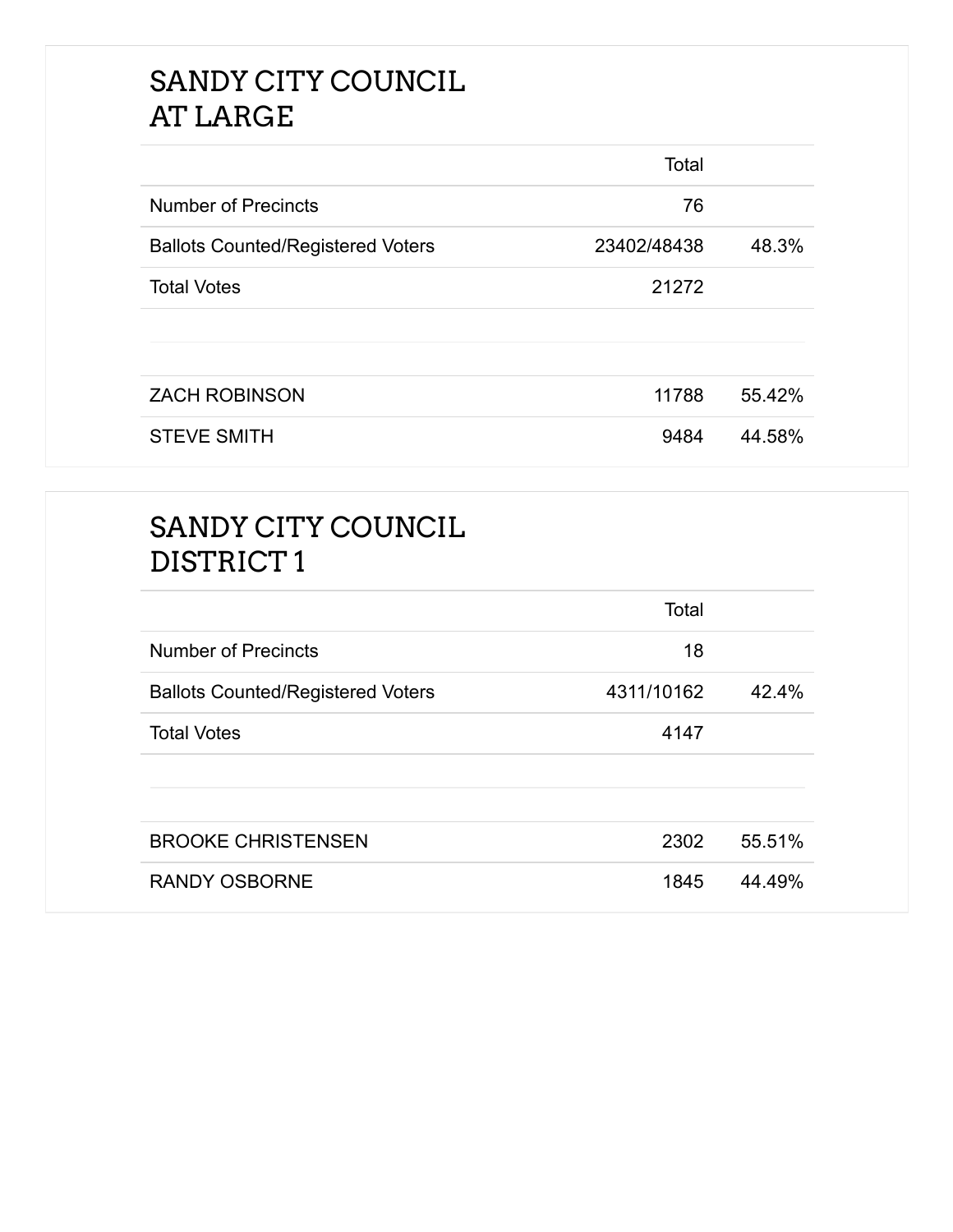## SANDY CITY COUNCIL DISTRICT 3

|                                          | Total      |        |
|------------------------------------------|------------|--------|
| <b>Number of Precincts</b>               | 22         |        |
| <b>Ballots Counted/Registered Voters</b> | 7856/14246 | 55.1%  |
| <b>Total Votes</b>                       | 7027       |        |
|                                          |            |        |
|                                          |            |        |
| <b>KRIS NICHOLL</b>                      | 3786       | 53.88% |
| <b>DEA THEODORE</b>                      | 3241       | 46.12% |

## SOUTH JORDAN CITY MAYOR

|                                          | Total       |        |
|------------------------------------------|-------------|--------|
| <b>Number of Precincts</b>               | 46          |        |
| <b>Ballots Counted/Registered Voters</b> | 11644/34521 | 33.7%  |
| <b>Total Votes</b>                       | 11591       |        |
|                                          |             |        |
|                                          |             |        |
| <b>DAWN RAMSEY</b>                       | 6454        | 55.68% |
| <b>MARK T. WOOLLEY</b>                   | 5137        | 44.32% |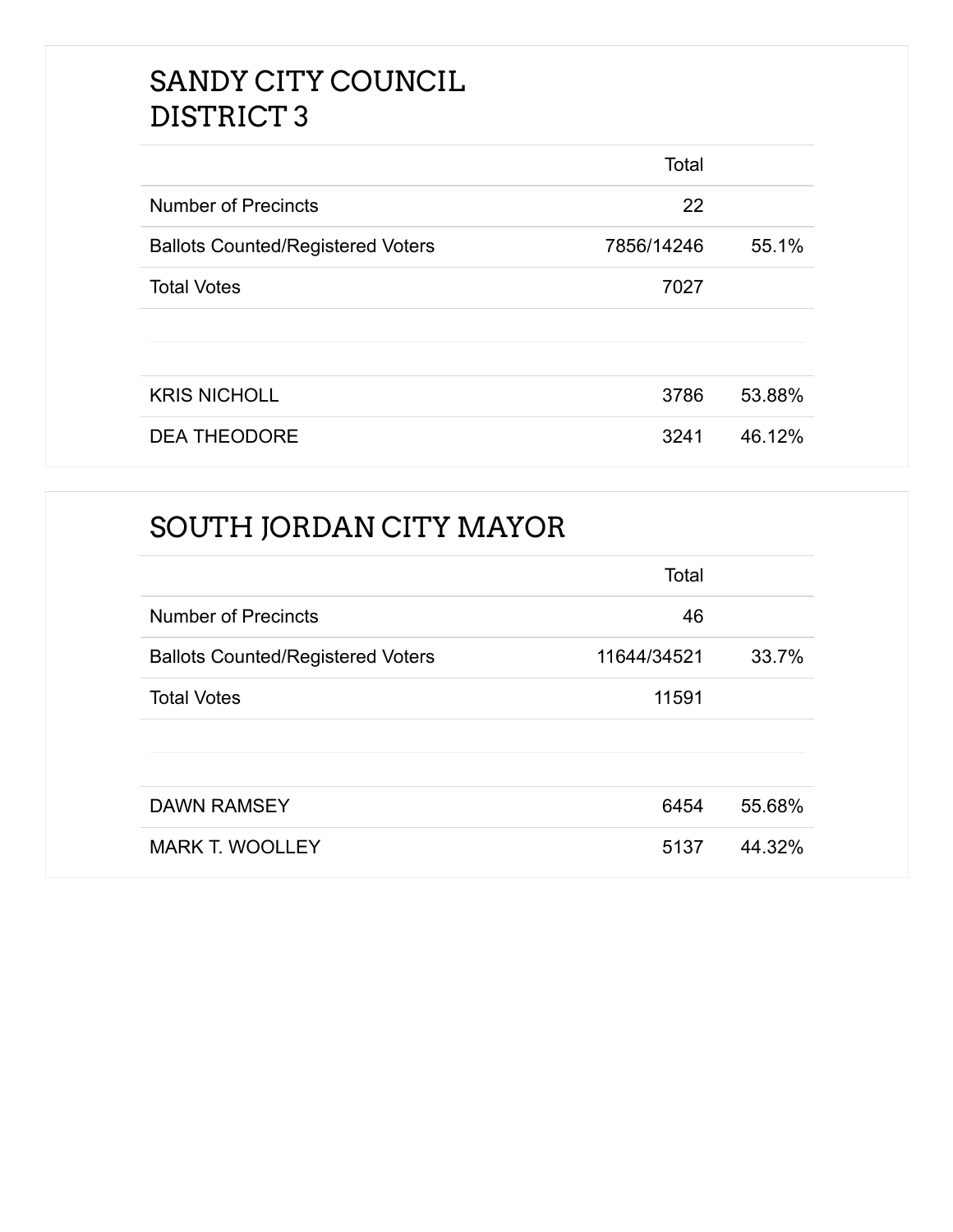## SOUTH JORDAN CITY COUNCIL DISTRICT 3

|                                          | Total     |        |
|------------------------------------------|-----------|--------|
| <b>Number of Precincts</b>               | 11        |        |
| <b>Ballots Counted/Registered Voters</b> | 2698/8018 | 33.6%  |
| <b>Total Votes</b>                       | 2660      |        |
|                                          |           |        |
| <b>DON SHELTON</b>                       | 1637      | 61.54% |
| <b>JULIE HOLBROOK</b>                    | 1023      | 38.46% |

# SOUTH JORDAN CITY COUNCIL DISTRICT 5

|                                          | Total     |        |
|------------------------------------------|-----------|--------|
| <b>Number of Precincts</b>               | 8         |        |
| <b>Ballots Counted/Registered Voters</b> | 2313/7803 | 29.6%  |
| <b>Total Votes</b>                       | 2279      |        |
|                                          |           |        |
|                                          |           |        |
| <b>JASON T MCGUIRE</b>                   | 1163      | 51.03% |
| <b>SANDRA KAY KIRKENDOLL</b>             | 1116      | 48.97% |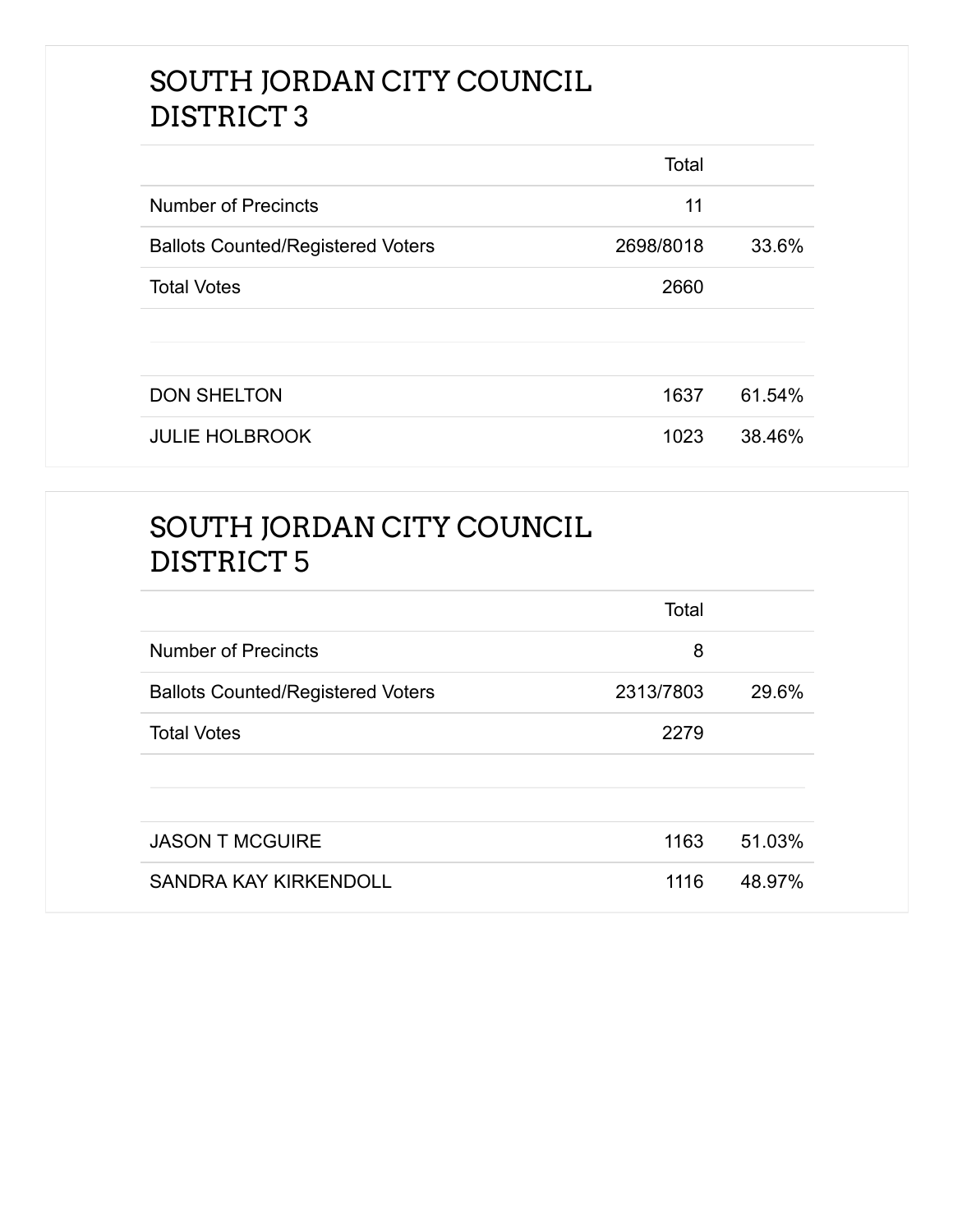# SOUTH SALT LAKE CITY MAYOR

|                                          | Total          |        |
|------------------------------------------|----------------|--------|
| <b>Number of Precincts</b>               | 13             |        |
| <b>Ballots Counted/Registered Voters</b> | 3039/6956      | 43.7%  |
| <b>Total Votes</b>                       | 3020           |        |
|                                          |                |        |
|                                          |                |        |
| <b>CHERIE WOOD</b>                       | 1524           | 50.46% |
| <b>MARK C. KINDRED</b>                   | 1481           | 49.04% |
| <b>BILL HOGAN</b>                        | $\overline{7}$ | 0.23%  |
| <b>Write-in Votes</b>                    | 8              | 0.26%  |

# SOUTH SALT LAKE CITY COUNCIL AT LARGE

|                                          | Total     |        |
|------------------------------------------|-----------|--------|
| <b>Number of Precincts</b>               | 13        |        |
| <b>Ballots Counted/Registered Voters</b> | 3039/6956 | 43.7%  |
| <b>Total Votes</b>                       | 2790      |        |
|                                          |           |        |
|                                          |           |        |
| <b>RAY DEWOLFE</b>                       | 1567      | 56.16% |
| AARON A. FROST                           | 1223      | 43.84% |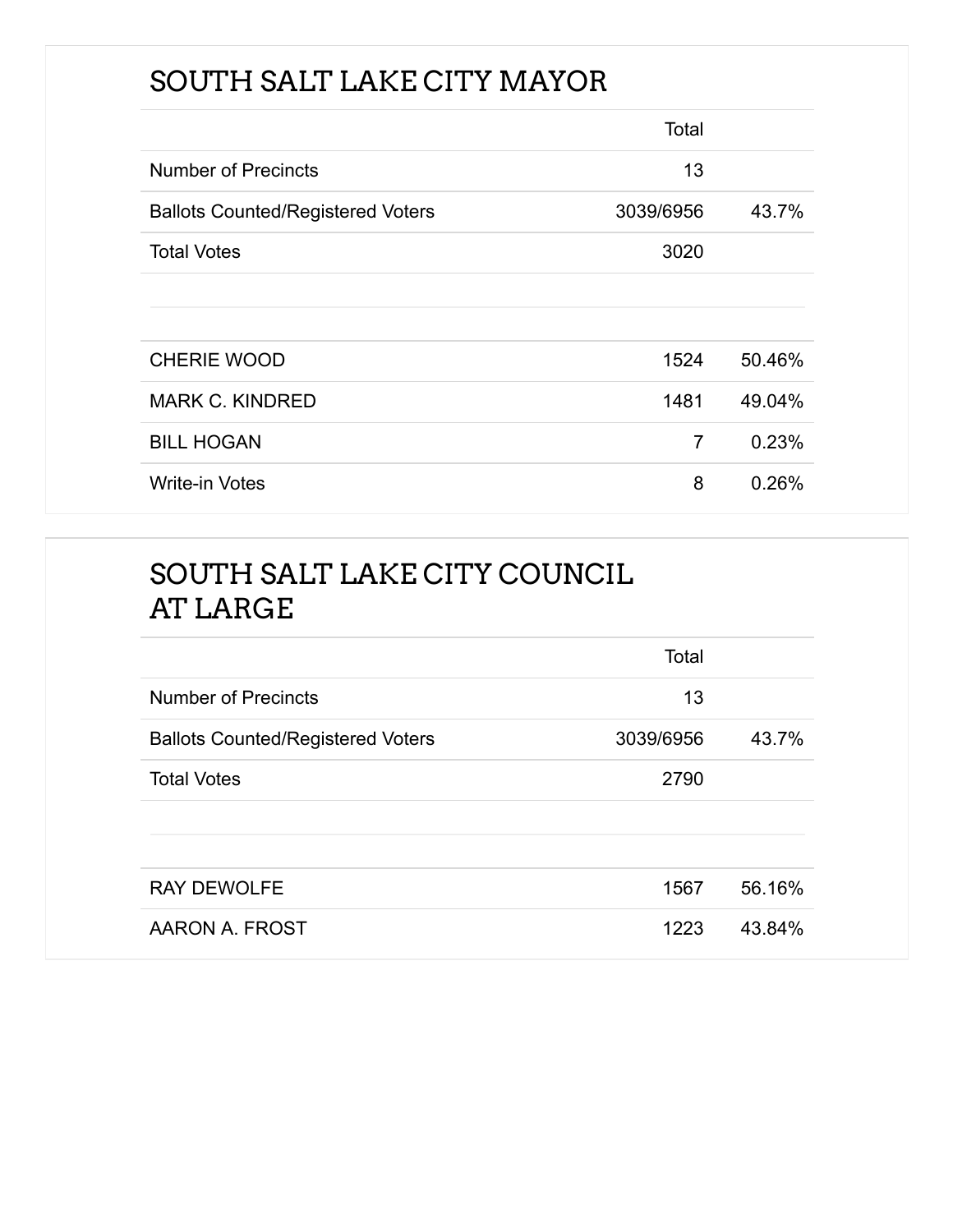## SOUTH SALT LAKE CITY COUNCIL DISTRICT 2

|                                          | Total   |        |
|------------------------------------------|---------|--------|
| <b>Number of Precincts</b>               | 2       |        |
| <b>Ballots Counted/Registered Voters</b> | 431/983 | 43.8%  |
| <b>Total Votes</b>                       | 411     |        |
|                                          |         |        |
| <b>COREY THOMAS</b>                      | 218     | 53.04% |
| <b>ERIC BALKEN</b>                       | 193     | 46.96% |

# SOUTH SALT LAKE CITY COUNCIL DISTRICT 3

|                                          | Total    |        |
|------------------------------------------|----------|--------|
| <b>Number of Precincts</b>               | 3        |        |
| <b>Ballots Counted/Registered Voters</b> | 600/1370 | 43.8%  |
| <b>Total Votes</b>                       | 584      |        |
|                                          |          |        |
|                                          |          |        |
| <b>SHARLA BEVERLY</b>                    | 388      | 66.44% |
| <b>ADAM THOMPSON</b>                     | 196      | 33.56% |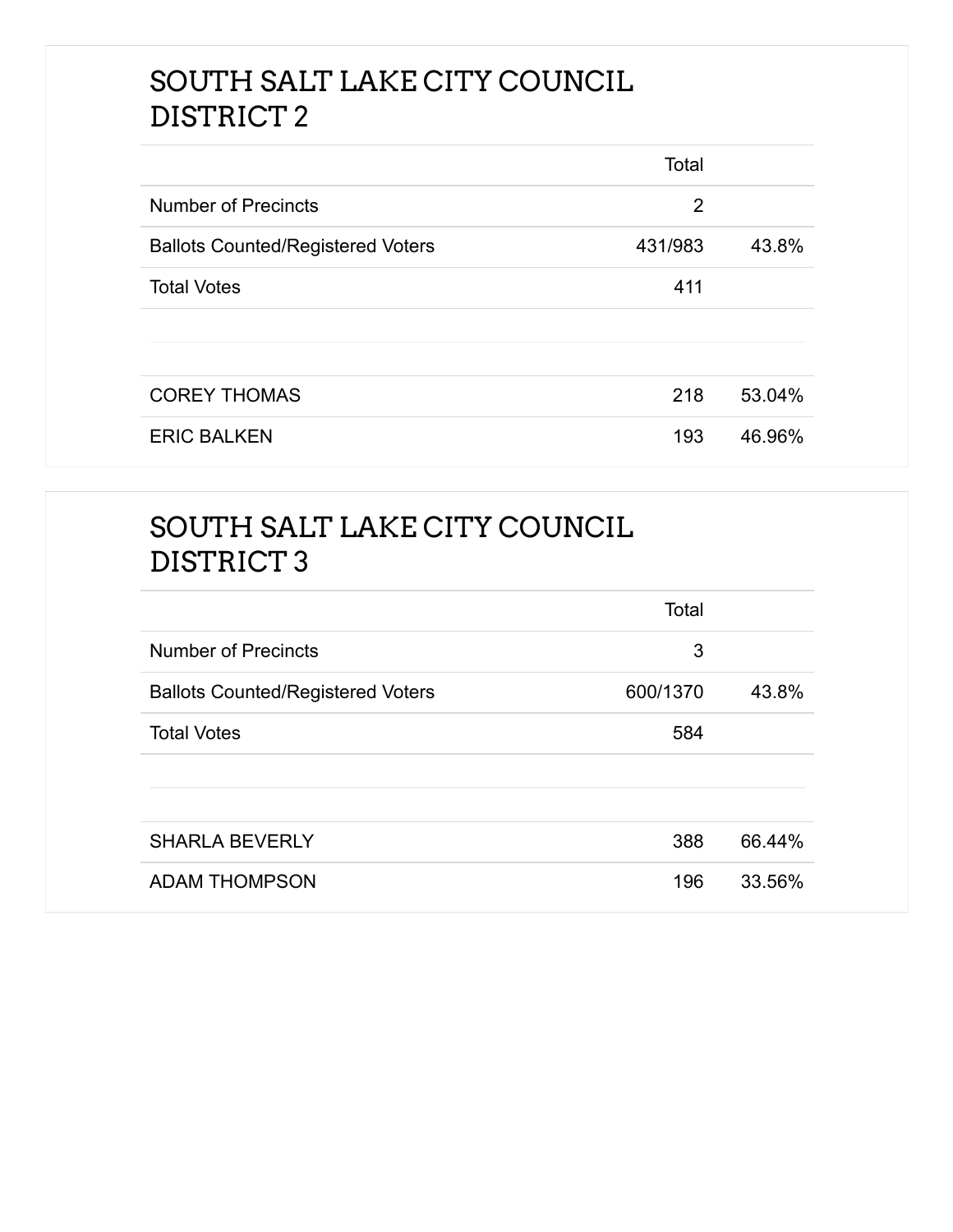# TAYLORSVILLE CITY MAYOR

|                                          | Total      |        |
|------------------------------------------|------------|--------|
| Number of Precincts                      | 39         |        |
| <b>Ballots Counted/Registered Voters</b> | 9623/24299 | 39.6%  |
| <b>Total Votes</b>                       | 9517       |        |
|                                          |            |        |
|                                          |            |        |
| <b>KRISTIE STEADMAN OVERSON</b>          | 5444       | 57.20% |
| <b>LARRY JOHNSON</b>                     | 4073       | 42.80% |

## TAYLORSVILLE CITY COUNCIL DISTRICT 4

|                                          | Total     |        |
|------------------------------------------|-----------|--------|
| <b>Number of Precincts</b>               | 10        |        |
| <b>Ballots Counted/Registered Voters</b> | 1856/4956 | 37.4%  |
| <b>Total Votes</b>                       | 1809      |        |
|                                          |           |        |
|                                          |           |        |
| <b>MEREDITH HARKER</b>                   | 1126      | 62.24% |
| <b>RONALD ALLRED</b>                     | 683       | 37.76% |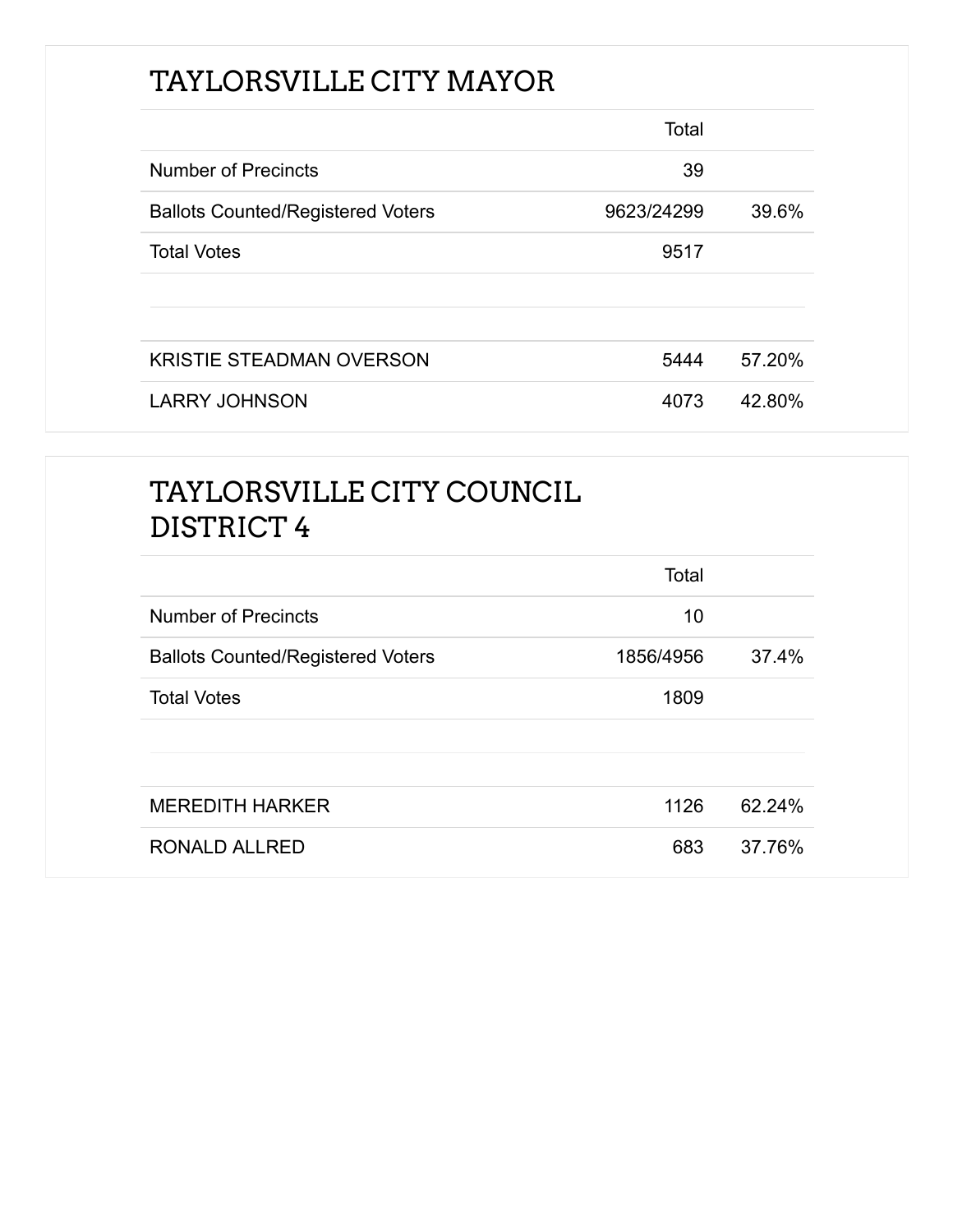## TAYLORSVILLE CITY COUNCIL DISTRICT 5

|                                          | Total     |        |
|------------------------------------------|-----------|--------|
| <b>Number of Precincts</b>               | 8         |        |
| <b>Ballots Counted/Registered Voters</b> | 2100/5146 | 40.8%  |
| <b>Total Votes</b>                       | 1932      |        |
|                                          |           |        |
| DANIEL JON ARMSTRONG                     | 1279      | 66.20% |
| <b>JOHN E FULLER</b>                     | 653       | 33.80% |

## WEST JORDAN CITY MAYOR

|                                          | Total       |        |
|------------------------------------------|-------------|--------|
| <b>Number of Precincts</b>               | 67          |        |
| <b>Ballots Counted/Registered Voters</b> | 13872/43727 | 31.7%  |
| <b>Total Votes</b>                       | 13580       |        |
|                                          |             |        |
|                                          |             |        |
| <b>JIM RIDING</b>                        | 8724        | 64.24% |
| KIM V. ROLFE                             | 4856        | 35.76% |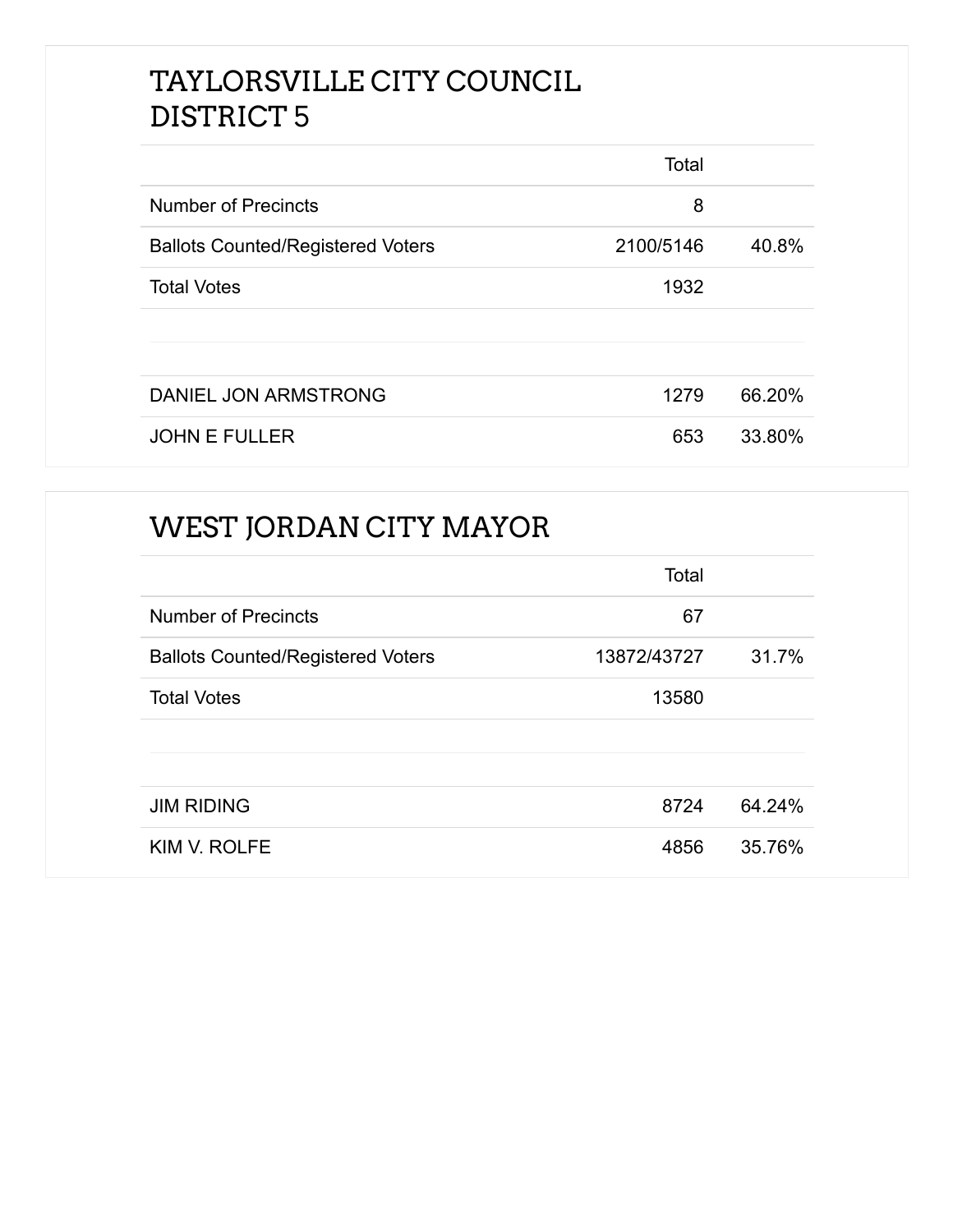## WEST JORDAN CITY COUNCIL AT LARGE (VOTE FOR TWO)

|                                          | Total       |        |
|------------------------------------------|-------------|--------|
| <b>Number of Precincts</b>               | 67          |        |
| <b>Ballots Counted/Registered Voters</b> | 13872/43727 | 31.7%  |
| <b>Total Votes</b>                       | 22942       |        |
|                                          |             |        |
|                                          |             |        |
| <b>KAYLEEN WHITELOCK</b>                 | 7761        | 33.83% |
| <b>CHAD R. LAMB</b>                      | 5988        | 26.10% |
| <b>JAY THOMAS</b>                        | 5426        | 23.65% |
| <b>HYRUM SMITH MATTHEWS</b>              | 3767        | 16.42% |

## WEST JORDAN CITY COUNCIL DISTRICT 4

|                                          | Total      |         |
|------------------------------------------|------------|---------|
| <b>Number of Precincts</b>               | 16         |         |
| <b>Ballots Counted/Registered Voters</b> | 3245/11457 | 28.3%   |
| <b>Total Votes</b>                       | 2635       |         |
|                                          |            |         |
|                                          |            |         |
| <b>ALAN R ANDERSON</b>                   | 2635       | 100.00% |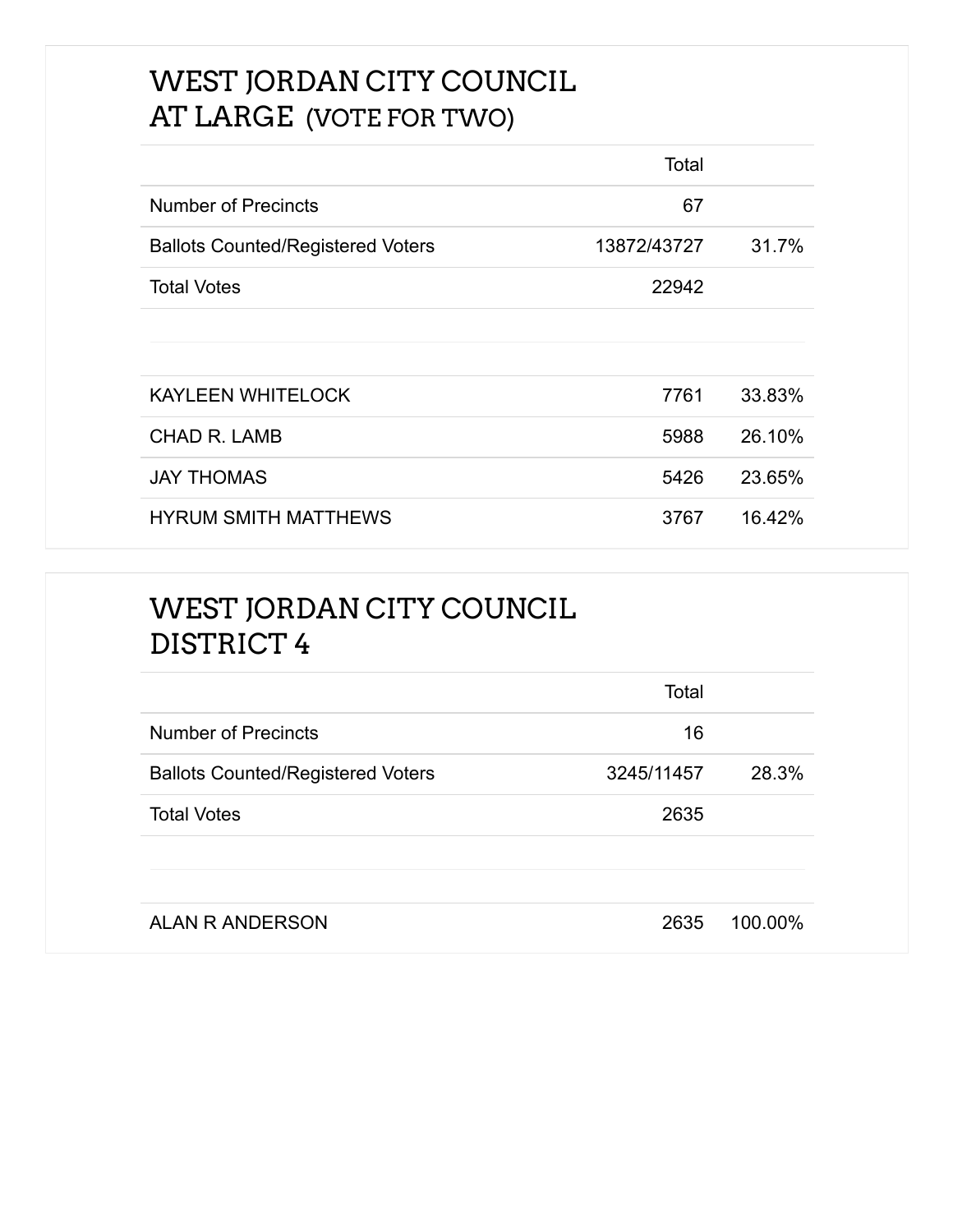# WEST VALLEY CITY MAYOR

|                                          | Total       |        |
|------------------------------------------|-------------|--------|
| <b>Number of Precincts</b>               | 74          |        |
| <b>Ballots Counted/Registered Voters</b> | 12976/40618 | 31.9%  |
| <b>Total Votes</b>                       | 12794       |        |
|                                          |             |        |
|                                          |             |        |
| <b>RON BIGELOW</b>                       | 6965        | 54.44% |
| <b>KAREN LANG</b>                        | 5829        | 45.56% |

# WEST VALLEY CITY COUNCIL AT LARGE

|                                          | Total       |        |
|------------------------------------------|-------------|--------|
| <b>Number of Precincts</b>               | 74          |        |
| <b>Ballots Counted/Registered Voters</b> | 12976/40618 | 31.9%  |
| <b>Total Votes</b>                       | 12441       |        |
|                                          |             |        |
|                                          |             |        |
| <b>LARS NORDFELT</b>                     | 7569        | 60.84% |
| <b>FRANK BEDOLLA</b>                     | 4872        | 39.16% |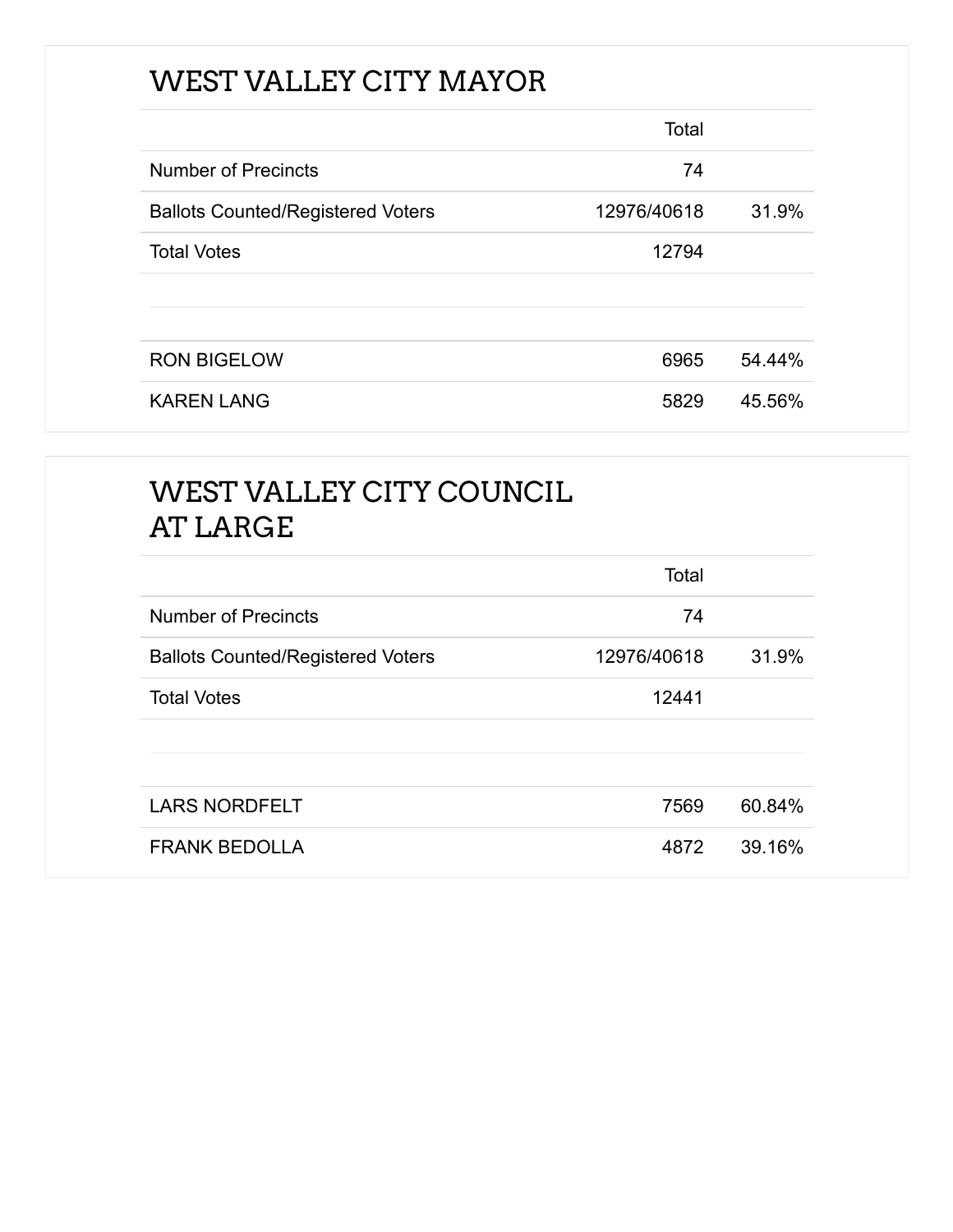## WEST VALLEY CITY COUNCIL DISTRICT 2

|                                          | Total      |        |
|------------------------------------------|------------|--------|
| <b>Number of Precincts</b>               | 20         |        |
| <b>Ballots Counted/Registered Voters</b> | 4001/10956 | 36.5%  |
| <b>Total Votes</b>                       | 3857       |        |
|                                          |            |        |
|                                          |            |        |
| <b>STEVE BUHLER</b>                      | 2427       | 62.92% |
| PHILIP B WAYMAN                          | 1430       | 37.08% |

# WEST VALLEY CITY COUNCIL DISTRICT 4

|                                          | Total      |        |
|------------------------------------------|------------|--------|
| Number of Precincts                      | 19         |        |
| <b>Ballots Counted/Registered Voters</b> | 3895/11663 | 33.4%  |
| <b>Total Votes</b>                       | 3782       |        |
|                                          |            |        |
|                                          |            |        |
| <b>JAKE FITISEMANU JR.</b>               | 2086       | 55.16% |
| LYNN R. SANDERSON                        | 1696       | 44.84% |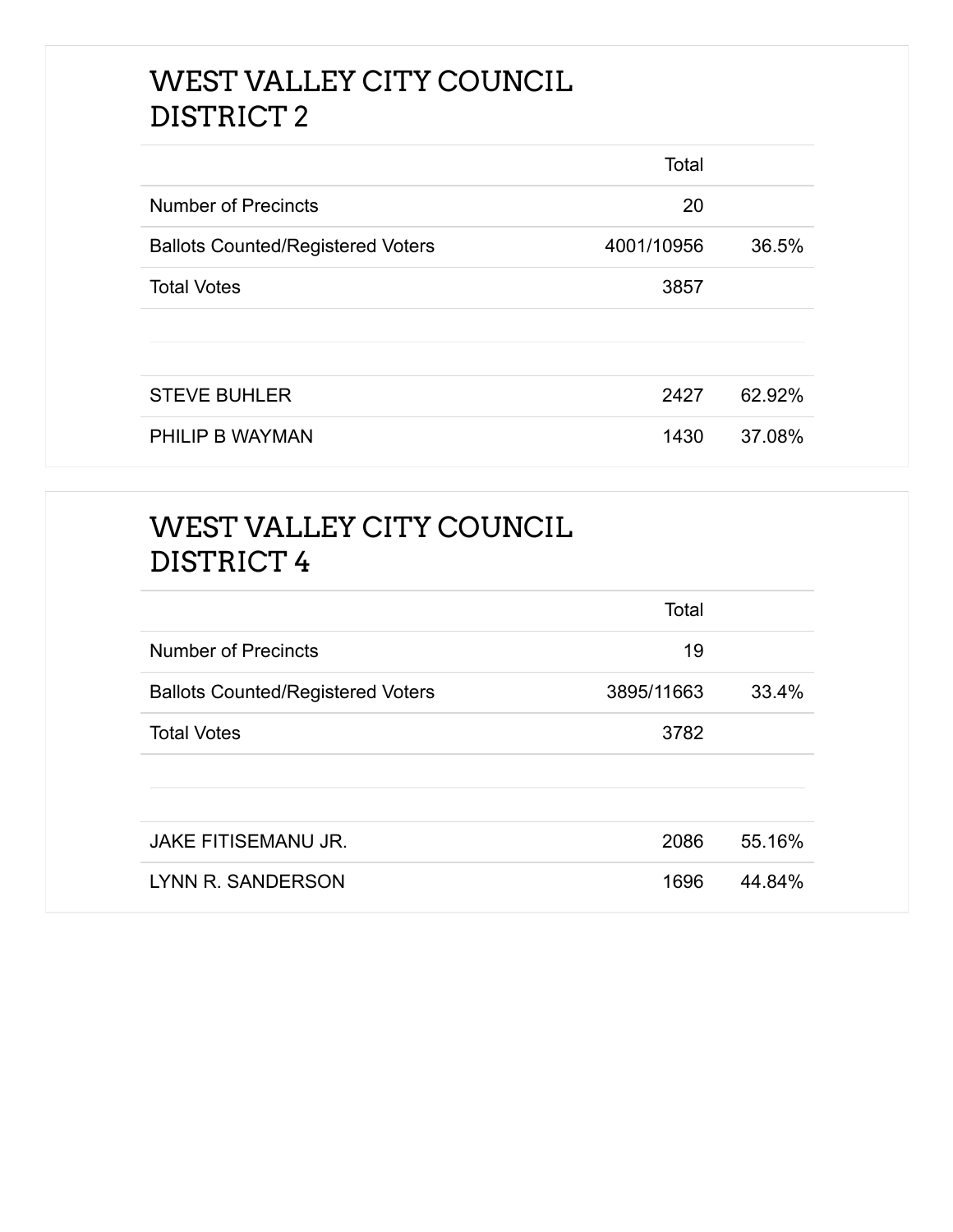## COPPERTON METRO TOWNSHIP COUNCIL AT LARGE (VOTE FOR TWO)

|                                          | Total   |        |
|------------------------------------------|---------|--------|
| <b>Number of Precincts</b>               | 1       |        |
| <b>Ballots Counted/Registered Voters</b> | 197/409 | 48.2%  |
| <b>Total Votes</b>                       | 297     |        |
|                                          |         |        |
|                                          |         |        |
| <b>APOLLO PAZELL</b>                     | 111     | 37.37% |
| <b>KEVIN SEVERSON</b>                    | 96      | 32.32% |
| <b>JP BAXTER</b>                         | 90      | 30.30% |

## EMIGRATION CANYON METRO TOWNSHIP **COUNCIL** AT LARGE (VOTE FOR TWO)

|                                          | Total    |        |
|------------------------------------------|----------|--------|
| <b>Number of Precincts</b>               | 1        |        |
| <b>Ballots Counted/Registered Voters</b> | 489/1023 | 47.8%  |
| <b>Total Votes</b>                       | 658      |        |
|                                          |          |        |
| <b>JOE SMOLKA</b>                        | 338      | 51.37% |
| <b>GARY BOWEN</b>                        | 320      | 48.63% |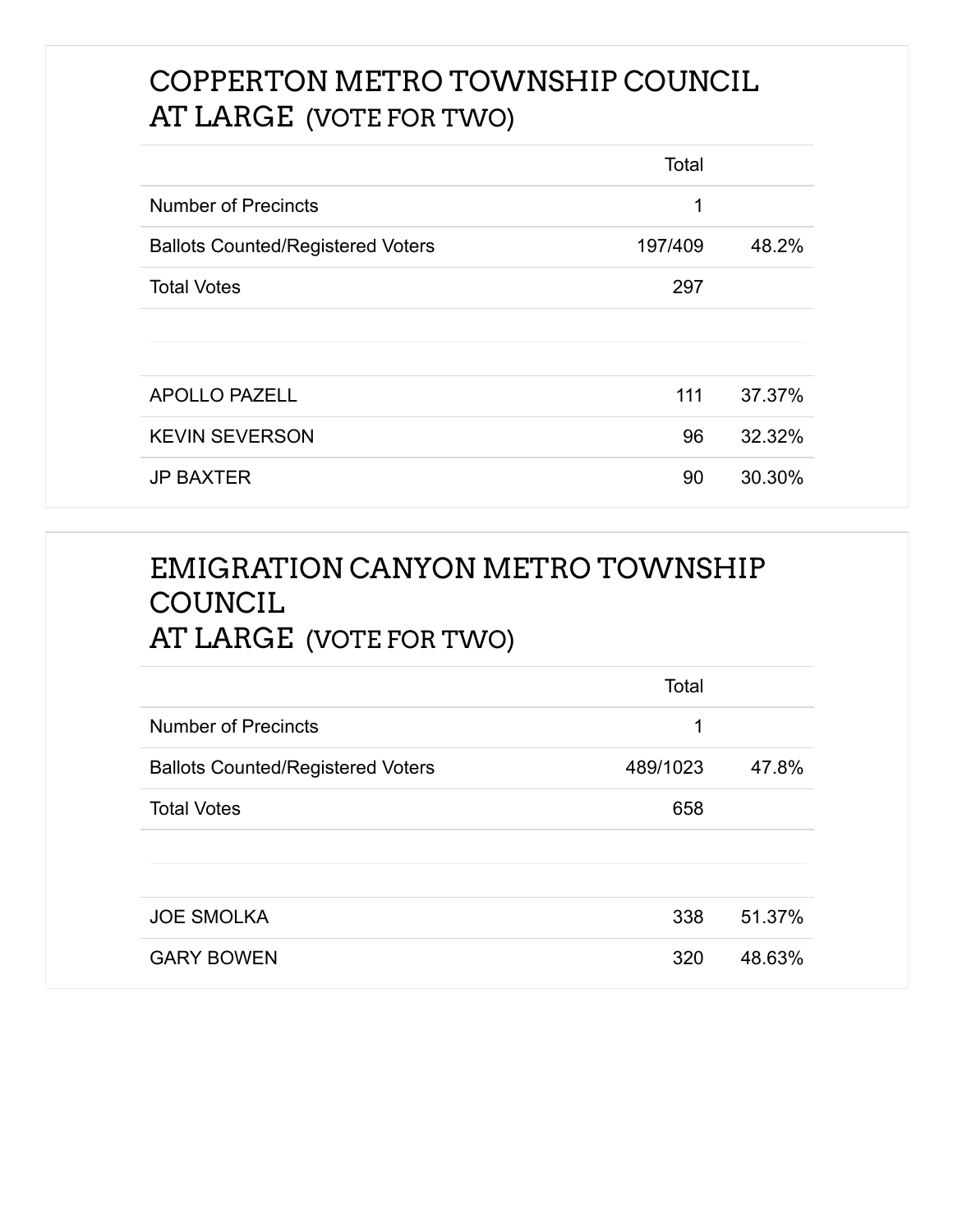## KEARNS METRO TOWNSHIP COUNCIL DISTRICT 2

|                                          | Total    |         |
|------------------------------------------|----------|---------|
| <b>Number of Precincts</b>               | 4        |         |
| <b>Ballots Counted/Registered Voters</b> | 642/2142 | 30.0%   |
| <b>Total Votes</b>                       | 521      |         |
| <b>ALAN PETERSON</b>                     | 521      | 100.00% |

## KEARNS METRO TOWNSHIP COUNCIL DISTRICT 4

|                                          | Total    |        |
|------------------------------------------|----------|--------|
| <b>Number of Precincts</b>               | 3        |        |
| <b>Ballots Counted/Registered Voters</b> | 504/2255 | 22.4%  |
| <b>Total Votes</b>                       | 58       |        |
|                                          |          |        |
|                                          |          |        |
| <b>TINA SNOW</b>                         | 15       | 25.86% |
| <b>Write-in Votes</b>                    | 43       | 74.14% |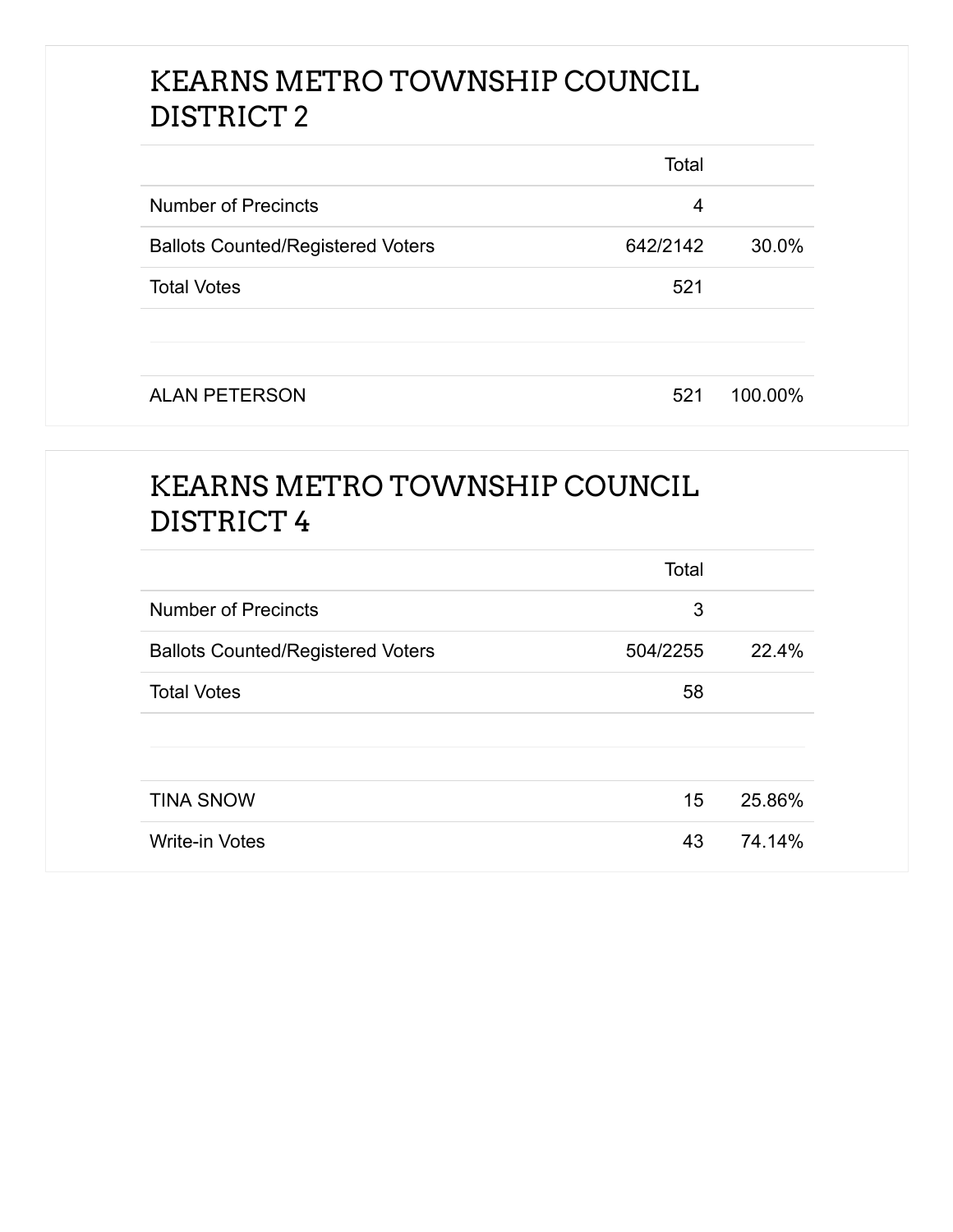## MAGNA METRO TOWNSHIP COUNCIL DISTRICT 2

|                                          | Total    |         |
|------------------------------------------|----------|---------|
| <b>Number of Precincts</b>               | 3        |         |
| <b>Ballots Counted/Registered Voters</b> | 606/1762 | 34.4%   |
| <b>Total Votes</b>                       | 513      |         |
|                                          |          |         |
| <b>BRINT D. PEEL</b>                     | 513      | 100.00% |

#### MAGNA METRO TOWNSHIP COUNCIL DISTRICT 4

|                                          | Total    |         |
|------------------------------------------|----------|---------|
| <b>Number of Precincts</b>               | 2        |         |
| <b>Ballots Counted/Registered Voters</b> | 448/1620 | 27.7%   |
| <b>Total Votes</b>                       | 396      |         |
|                                          |          |         |
|                                          |          |         |
| <b>TRISH HULL</b>                        | 396      | 100.00% |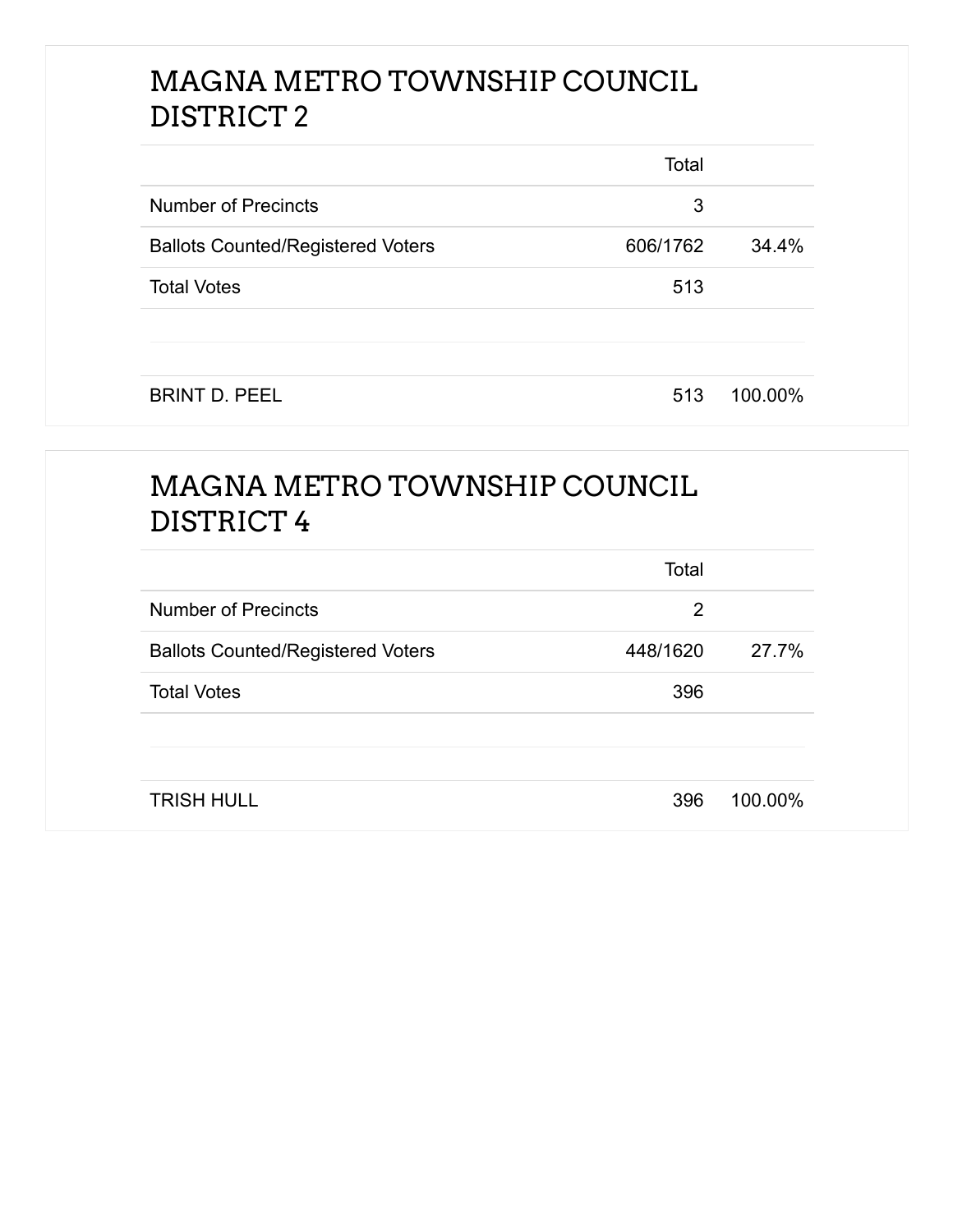### COPPERTON IMPROVEMENT DISTRICT BOARD OF TRUSTEES

|                                          | Total   |        |
|------------------------------------------|---------|--------|
| <b>Number of Precincts</b>               | 1       |        |
| <b>Ballots Counted/Registered Voters</b> | 172/354 | 48.6%  |
| <b>Total Votes</b>                       | 167     |        |
|                                          |         |        |
|                                          |         |        |
| <b>RUSSELL J. RAY</b>                    | 93      | 55.69% |
| <b>BRUCE MONSON</b>                      | 74      | 44.31% |
| <b>Write-in Votes</b>                    | 0       | 0.00%  |

## COTTONWOOD IMPROVEMENT DISTRICT BOARD OF TRUSTEES

|                                          | Total       |        |
|------------------------------------------|-------------|--------|
| <b>Number of Precincts</b>               | 110         |        |
| <b>Ballots Counted/Registered Voters</b> | 24967/49010 | 50.9%  |
| <b>Total Votes</b>                       | 18795       |        |
|                                          |             |        |
|                                          |             |        |
| KIM R. GALBRAITH                         | 5752        | 30.60% |
| <b>DANIEL SCOTT</b>                      | 3240        | 17.24% |
| <b>DANIEL R KOOYMAN</b>                  | 3221        | 17.14% |
| <b>REED N. FISHER</b>                    | 2847        | 15.15% |
| <b>SCOTT BROOKS</b>                      | 2173        | 11.56% |
| <b>KEITH E. MERCER</b>                   | 1562        | 8.31%  |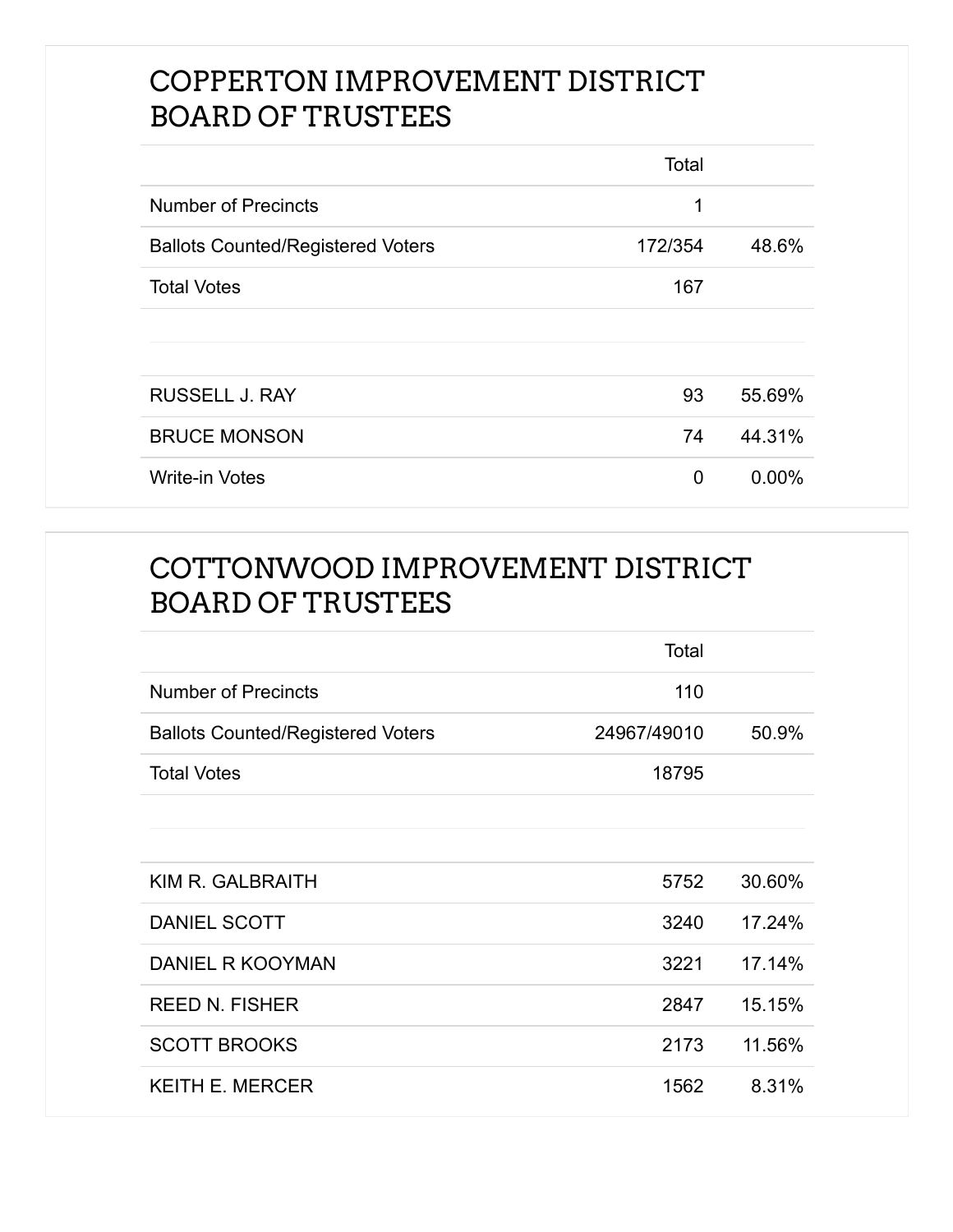## COTTONWOOD HEIGHTS PARKS & RECREATION SERVICE AREA DISTRICT 2

|                                          | Total     |        |
|------------------------------------------|-----------|--------|
| <b>Number of Precincts</b>               | 11        |        |
| <b>Ballots Counted/Registered Voters</b> | 3162/5862 | 53.9%  |
| <b>Total Votes</b>                       | 2545      |        |
|                                          |           |        |
|                                          |           |        |
| <b>CARL 'PINK' EVANS</b>                 | 1491      | 58.59% |
| <b>JOSEPH M. DEMMA</b>                   | 547       | 21.49% |
| <b>LEON A. PETERSON</b>                  | 507       | 19.92% |

#### EMIGRATION IMPROVEMENT DISTRICT BOARD OF TRUSTEES

|                                          | Total    |        |
|------------------------------------------|----------|--------|
| <b>Number of Precincts</b>               | 1        |        |
| <b>Ballots Counted/Registered Voters</b> | 489/1023 | 47.8%  |
| <b>Total Votes</b>                       | 437      |        |
|                                          |          |        |
|                                          |          |        |
| <b>BRENT TIPPETS</b>                     | 274      | 62.70% |
| <b>BOB STAGGERS</b>                      | 163      | 37.30% |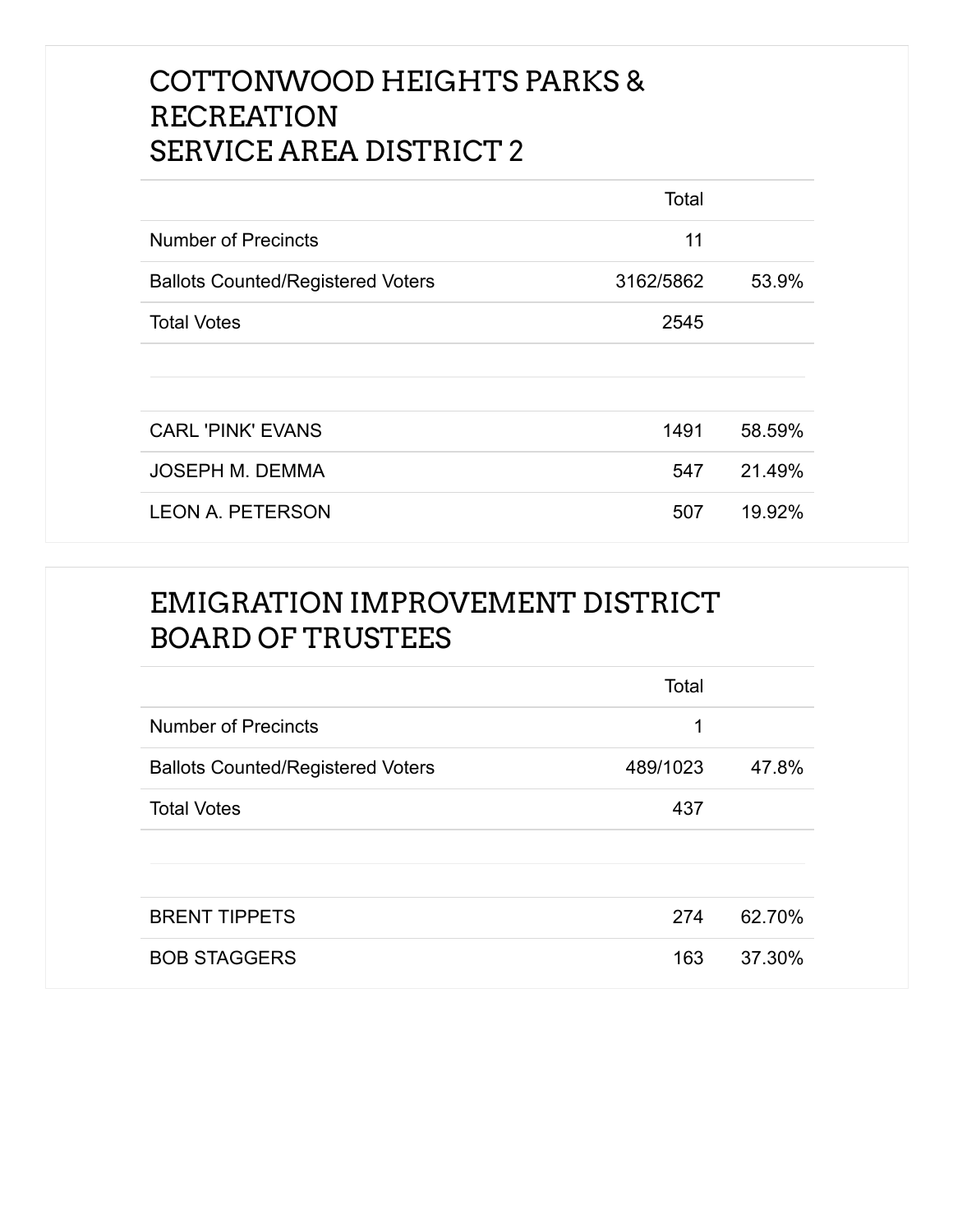## KEARNS IMPROVEMENT DISTRICT BOARD OF TRUSTEES (VOTE FOR TWO)

|                                          | Total      |        |
|------------------------------------------|------------|--------|
| Number of Precincts                      | 39         |        |
| <b>Ballots Counted/Registered Voters</b> | 3826/16379 | 23.4%  |
| <b>Total Votes</b>                       | 6027       |        |
|                                          |            |        |
|                                          |            |        |
| <b>JEFF MONSON</b>                       | 1699       | 28.19% |
| CHERYLE A. HATCH                         | 1697       | 28.16% |
| <b>RODNEY BUSHMAN</b>                    | 1358       | 22.53% |
| <b>ROYCE GIBSON</b>                      | 1273       | 21.12% |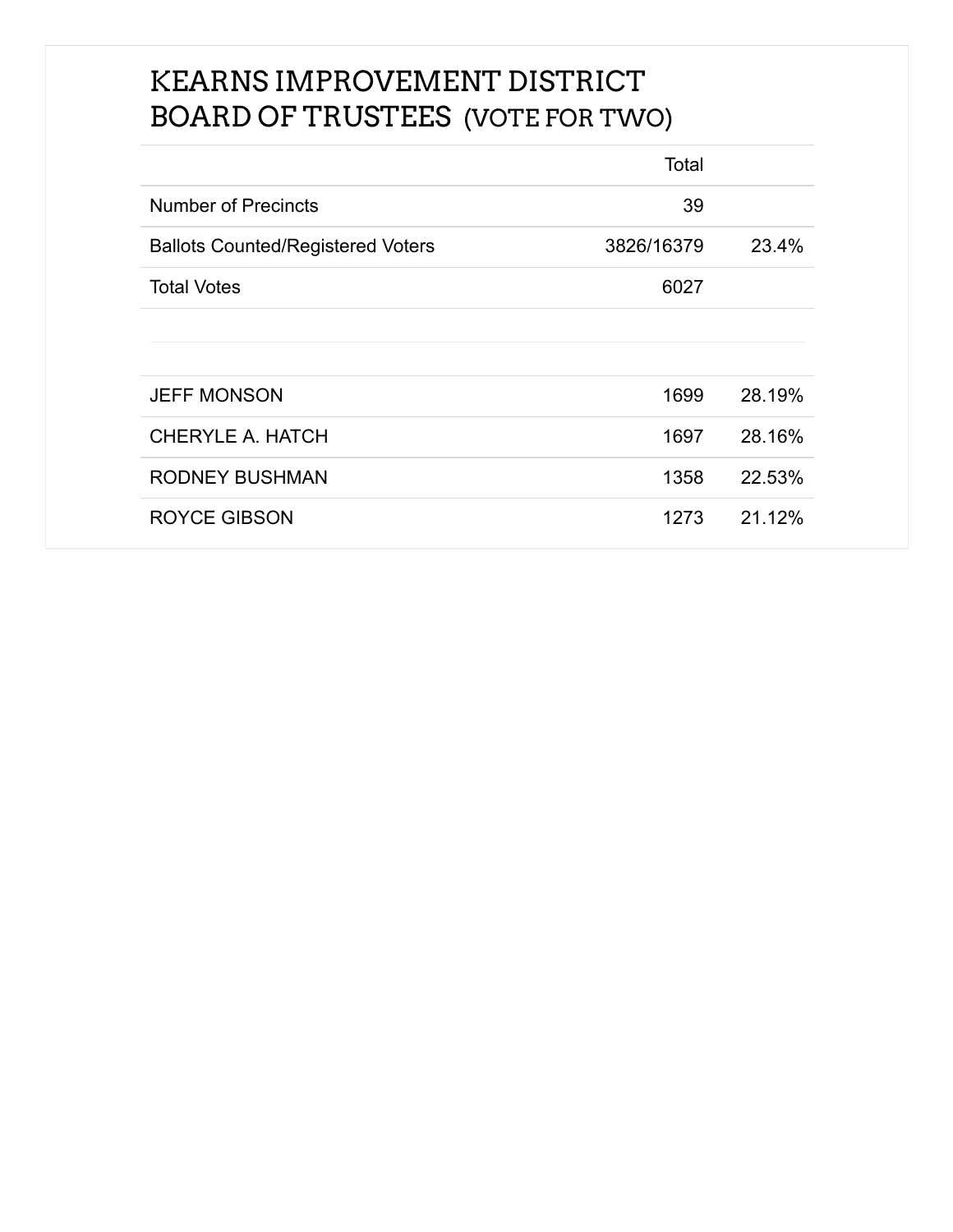## MAGNA WATER DISTRICT BOARD OF TRUSTEES (VOTE FOR TWO)

|                                          | Total     |        |
|------------------------------------------|-----------|--------|
| <b>Number of Precincts</b>               | 17        |        |
| <b>Ballots Counted/Registered Voters</b> | 3260/9644 | 33.8%  |
| <b>Total Votes</b>                       | 5421      |        |
|                                          |           |        |
|                                          |           |        |
| <b>MICKEY SUDBURY</b>                    | 1277      | 23.56% |
| <b>JEFFERY WHITE</b>                     | 1024      | 18.89% |
| <b>DAN STEWART</b>                       | 1022      | 18.85% |
| <b>JACK NIELSEN</b>                      | 875       | 16.14% |
| <b>MARILYN MARSHALL</b>                  | 618       | 11.40% |
| <b>CLAIR F. QUILTER</b>                  | 487       | 8.98%  |
| <b>SCOTT T. SWANGER</b>                  | 118       | 2.18%  |

## MIDVALLEY IMPROVEMENT DISTRICT BOARD OF TRUSTEES (VOTE FOR TWO)

|                                          | Total      |        |
|------------------------------------------|------------|--------|
| <b>Number of Precincts</b>               | 32         |        |
| <b>Ballots Counted/Registered Voters</b> | 4657/11160 | 41.7%  |
| <b>Total Votes</b>                       | 6339       |        |
|                                          |            |        |
|                                          |            |        |
| <b>SONDRA F SMITH</b>                    | 3037       | 47.91% |
| <b>BLAKE ROEMMICH</b>                    | 1671       | 26.36% |
| <b>WILLIAM SHIFLETT</b>                  | 1631       | 25.73% |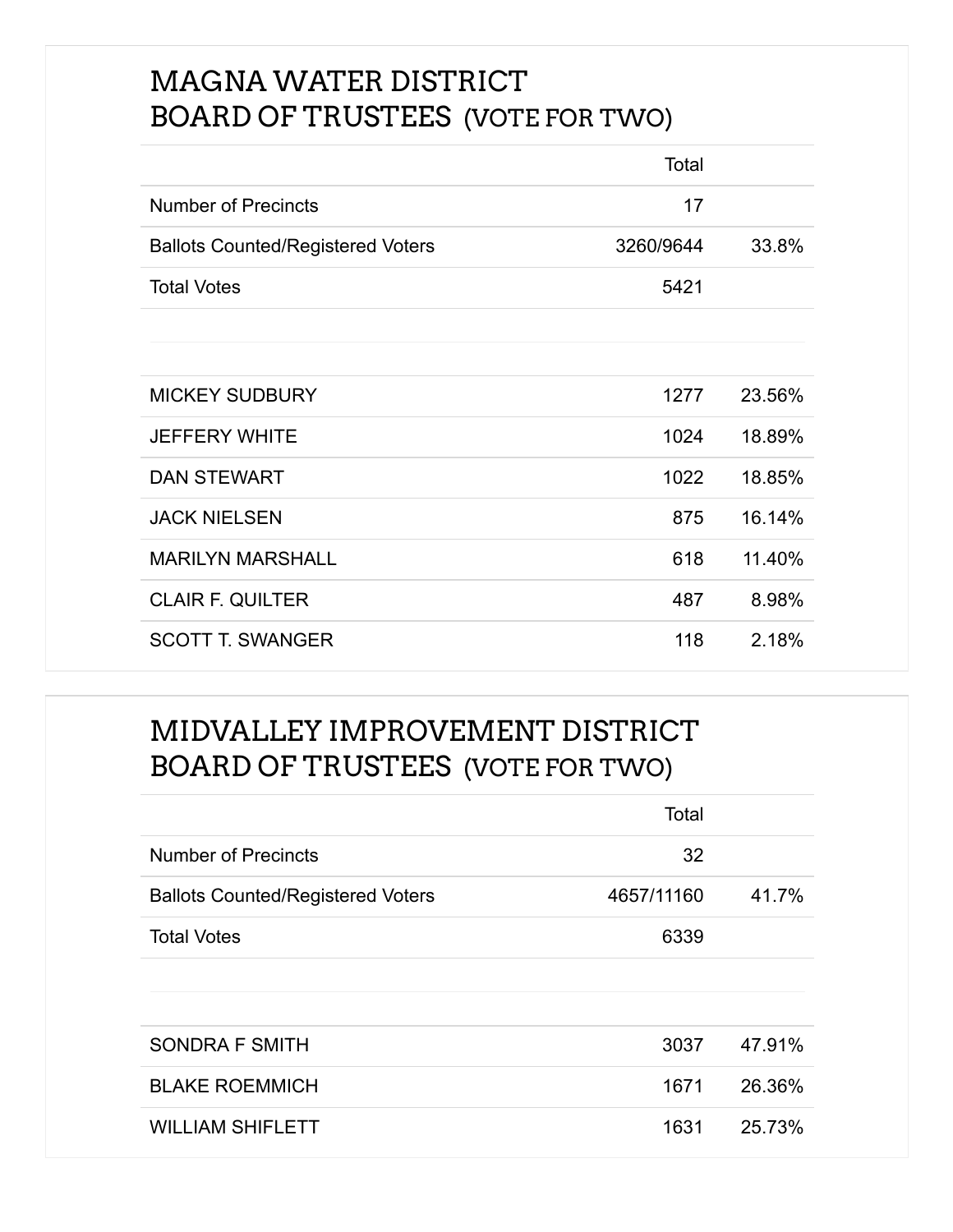## OQUIRRH RECREATION & PARKS DISTRICT BOARD OF TRUSTEES (VOTE FOR TWO)

|                                          | Total      |        |
|------------------------------------------|------------|--------|
| <b>Number of Precincts</b>               | 45         |        |
| <b>Ballots Counted/Registered Voters</b> | 4651/19629 | 23.7%  |
| <b>Total Votes</b>                       | 7185       |        |
|                                          |            |        |
|                                          |            |        |
| <b>LAURIE STRINGHAM</b>                  | 2559       | 35.62% |
| <b>JEFF PERRY</b>                        | 1264       | 17.59% |
| <b>WADE H. WRIGHT</b>                    | 1027       | 14.29% |
| RANDAL C. HASLAM                         | 949        | 13.21% |
| <b>MARK KELLY</b>                        | 749        | 10.42% |
| <b>DAVID NICHOLES</b>                    | 637        | 8.87%  |

#### SALT LAKE COUNTY SERVICE AREA #3 (VOTE FOR TWO)

|                                          | Total |        |
|------------------------------------------|-------|--------|
| Number of Precincts                      | 2     |        |
| <b>Ballots Counted/Registered Voters</b> | 29/35 | 82.9%  |
| <b>Total Votes</b>                       | 40    |        |
|                                          |       |        |
|                                          |       |        |
| <b>KATE MCGUINNESS</b>                   | 15    | 37.50% |
| <b>TOM PROSEK</b>                        | 13    | 32.50% |
| <b>DAN SCHILLING</b>                     | 12    | 30.00% |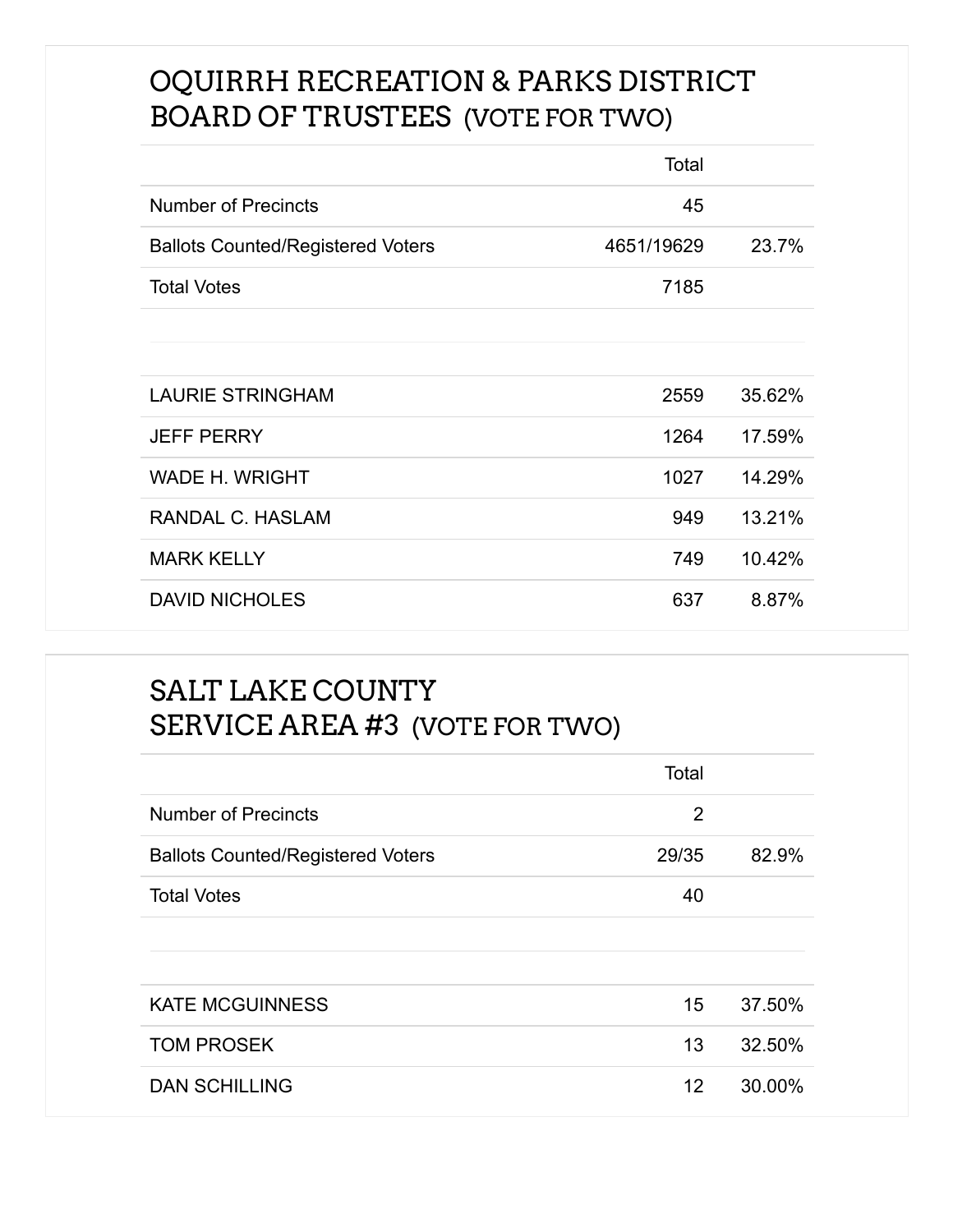## TAYLORSVILLE BENNION IMPROVEMENT DISTRICT BOARD OF TRUSTEES

|                                          | Total       |        |
|------------------------------------------|-------------|--------|
| <b>Number of Precincts</b>               | 48          |        |
| <b>Ballots Counted/Registered Voters</b> | 10144/26291 | 38.6%  |
| <b>Total Votes</b>                       | 9300        |        |
|                                          |             |        |
|                                          |             |        |
| <b>RUSS WALL</b>                         | 5471        | 58.83% |
| <b>BENJAMIN BEHUNIN</b>                  | 3829        | 41.17% |

#### GRANITE SCHOOL DISTRICT BOND

|                                          | Total        |        |
|------------------------------------------|--------------|--------|
| <b>Number of Precincts</b>               | 264          |        |
| <b>Ballots Counted/Registered Voters</b> | 58451/151785 | 38.5%  |
| <b>Total Votes</b>                       | 56366        |        |
|                                          |              |        |
|                                          |              |        |
| FOR THE ISSUANCE OF BONDS                | 31686        | 56.21% |
| AGAINST THE ISSUANCE OF BONDS            | 24680        | 43.79% |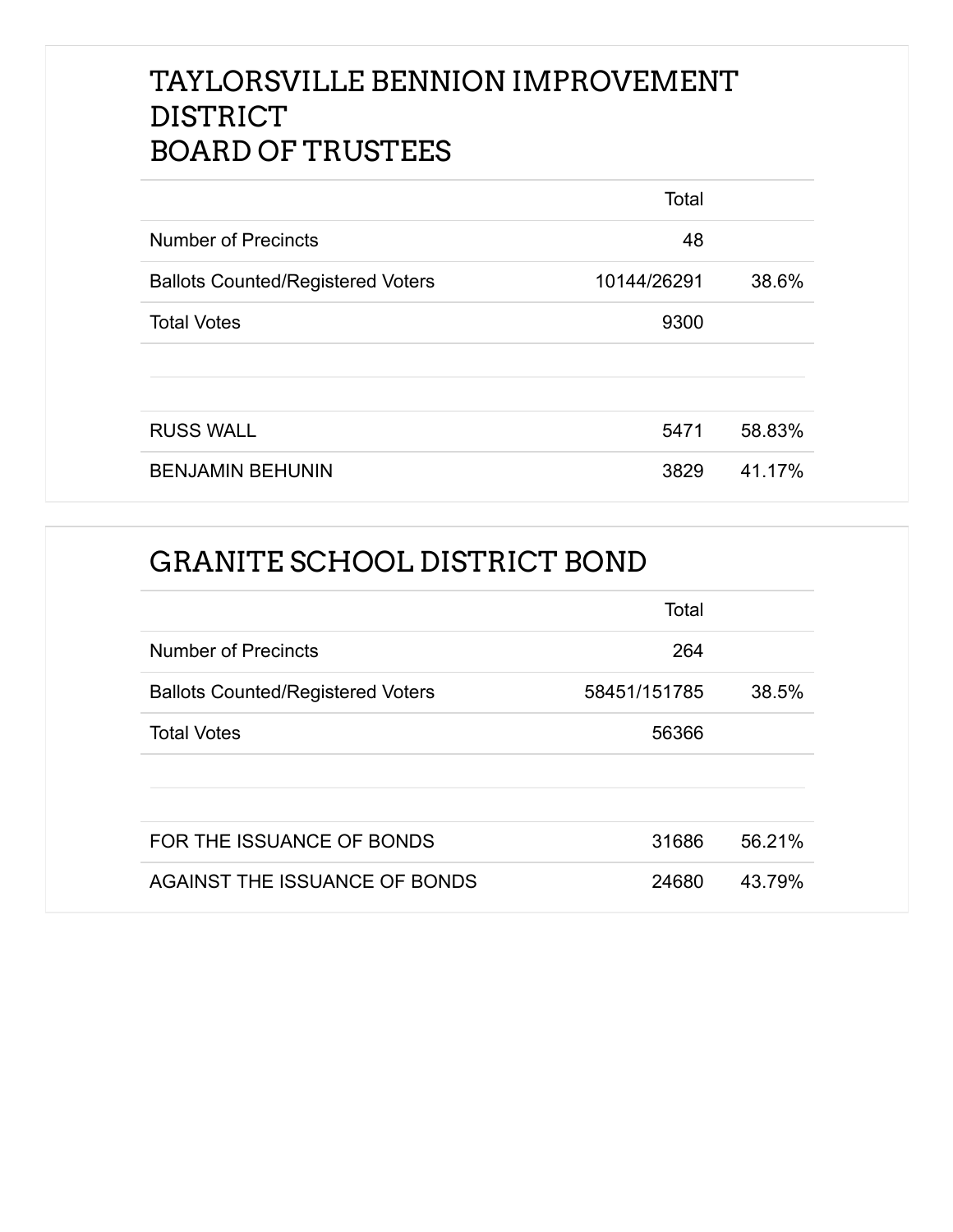# WEST JORDAN CITY BOND

|                                          | Total       |        |
|------------------------------------------|-------------|--------|
| <b>Number of Precincts</b>               | 67          |        |
| <b>Ballots Counted/Registered Voters</b> | 13872/43727 | 31.7%  |
| <b>Total Votes</b>                       | 13646       |        |
|                                          |             |        |
|                                          |             |        |
| AGAINST THE ISSUANCE OF BONDS            | 10326       | 75.67% |
| FOR THE ISSUANCE OF BONDS                | 3320        | 24.33% |

# WEST JORDAN CITY PROPOSITION 10

|                                          | Total       |        |
|------------------------------------------|-------------|--------|
| <b>Number of Precincts</b>               | 67          |        |
| <b>Ballots Counted/Registered Voters</b> | 13872/43727 | 31.7%  |
| <b>Total Votes</b>                       | 13619       |        |
|                                          |             |        |
|                                          |             |        |
| <b>FOR</b>                               | 6841        | 50.23% |
| <b>AGAINST</b>                           | 6778        | 49.77% |